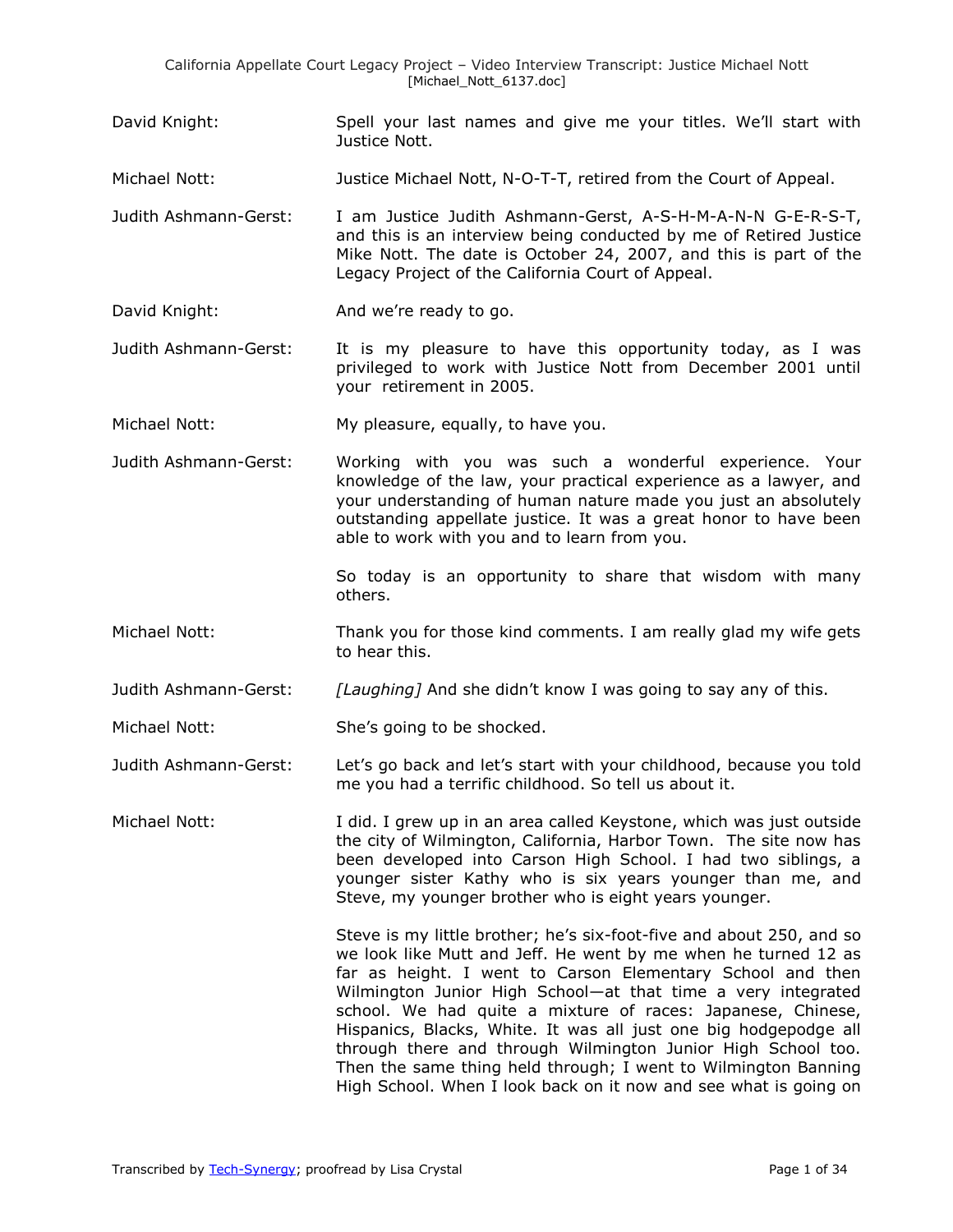in the melting pot, I was in the midst of the melting pot at that time.

My dad was in the fishing industry. He had been a polio victim at age 19, preventing him from accepting a scholarship at Annapolis. But he always loved boats, and despite the fact that he had a very serious limp and it was hard for him to be on his feet a lot, still he loved the ocean so much that he developed several sport-fishing boats and then got into the administrative end of it. The main part of, while I was growing up, he was President of Pierpoint Landing in Long Beach, which was a very large sport-fishing operation right out at Pier J. That's all now tankers and container cargo ships. I had a great time.

Judith Ashmann-Gerst: You spent your time actually out on the fishing boat?

Michael Nott: I spent a lot of time fishing with my dad on weekends. He'd take me when he was running boats as the skipper. Then from the time I was about 12 on, I started working as a second deckhand on some of the sport boats during the summertime and vacations.

> It was a terrific experience. Every day was a brand-new adventure, and actually, the pay was really good for a kid. At that age I made pretty good money.

Judith Ashmann-Gerst: Did you meet a lot of people, different people, on the boat?

Michael Nott: Yes. Oh, god, from every walk of life, yes. That was the great experience.

Judith Ashmann-Gerst: Some celebrities?

Michael Nott: Some celebrities, yes. We had . . . not huge celebrity. We had Maury Wills when Maury Wills was playing for the Dodgers and was the hot property. I mean, he was setting records, stealing bases; and he was with us several times. There was an actor named John Smith; James Coburn; a starlet named and became a movie star who made a couple of good movies, Luana Patten.

> I'm probably forgetting a few. Oh, the Nelson brothers, Rick and Dave Nelson. And you never knew from day to day who was going to come out on the boat; and all of a sudden they try and stay incognito. It took a little figuring sometimes.

Judith Ashmann-Gerst: Until what age did you do that?

Michael Nott: I did it actually all the away through law school as far as working on the boats, because I got my ocean operator's license when I was 21. You had to have so many years on the water and practical experience; I had that. And at that time, my father developed some 85-footers; most of the sports-fishing boats were, the maximum length was about 65 feet.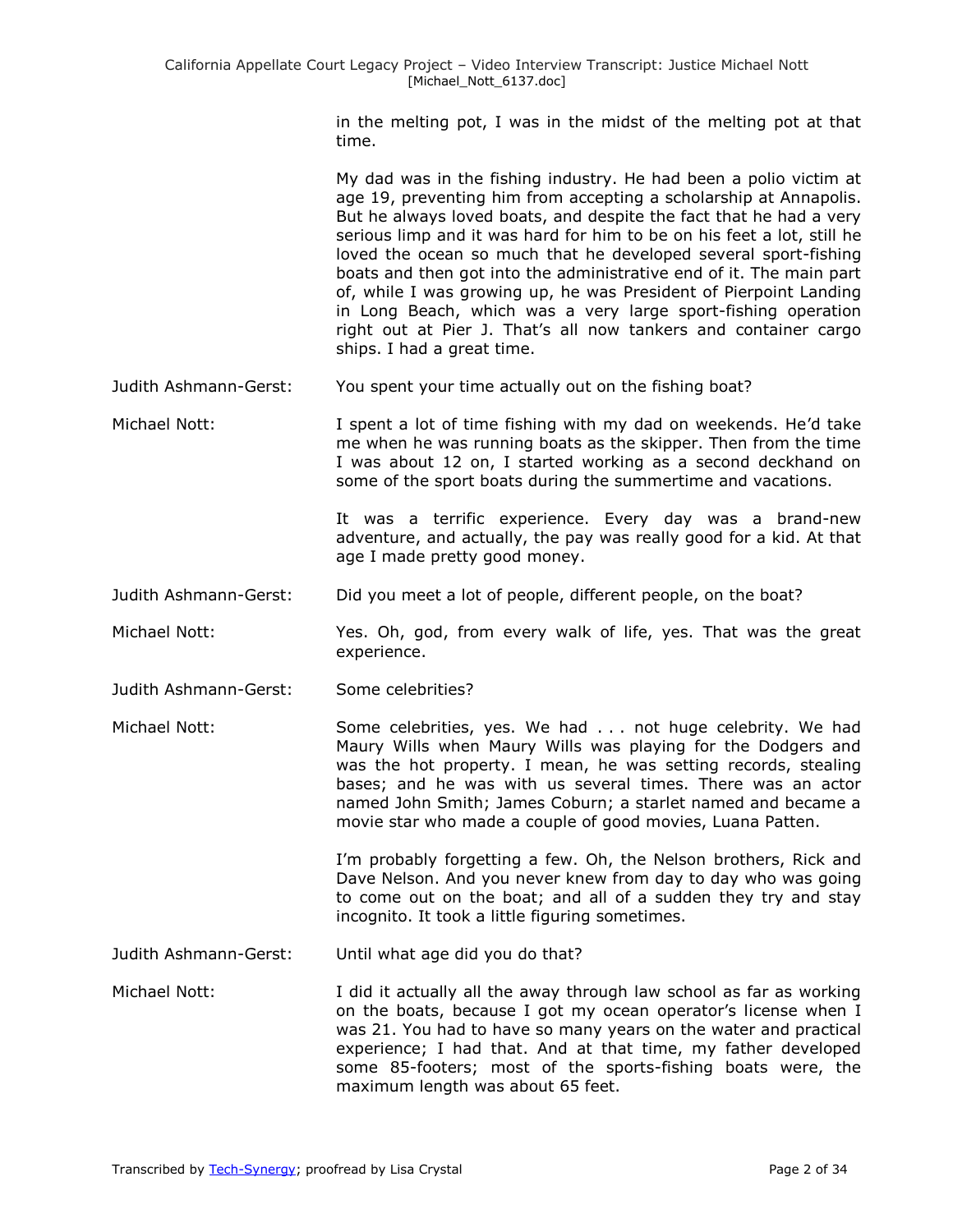# $(00:05:09)$

|                       | My dad worked with the Coast Guard to develop, to be able to<br>license, boats up to 85 feet, which meant we could carry 60 to 70<br>passengers. The problem was that for that size vessel, the Coast<br>Guard required two license-holders to be on the vessel at any one<br>time.                                                                                                                                                                                               |
|-----------------------|-----------------------------------------------------------------------------------------------------------------------------------------------------------------------------------------------------------------------------------------------------------------------------------------------------------------------------------------------------------------------------------------------------------------------------------------------------------------------------------|
|                       | So the first thing when I was 21, my dad made me go get a<br>license. And that was a two-day ordeal; and I'll tell you, having<br>taken tests all my life, in law school, in college, and whatever,<br>that was one of the hardest tests I've ever taken.                                                                                                                                                                                                                         |
| Judith Ashmann-Gerst: | Harder than the bar?                                                                                                                                                                                                                                                                                                                                                                                                                                                              |
| Michael Nott:         | There were navigation problems that were really sophisticated. If<br>you lost radio contact and had to figure out where you are and<br>allow for drift, wind, whatever, how would you get from Point A to<br>Point B, then Point B to Point C? And that was really hard.                                                                                                                                                                                                          |
| Judith Ashmann-Gerst: | Have you kept up any of those skills or any of that activity?                                                                                                                                                                                                                                                                                                                                                                                                                     |
| Michael Nott:         | Not too much. My wife reminds me that I need to do that for my<br>grandson, who is living with us. I haven't taken him on a boat yet,<br>and I've been remiss in that regard. I really need to sort of get<br>back to my roots. I haven't done it. Golf has interrupted it.<br>[laughing]                                                                                                                                                                                         |
| Judith Ashmann-Gerst: | You acquired an interesting skill when you were working on the<br>boats that may have helped you as a trial judge. You learned to<br>play poker?                                                                                                                                                                                                                                                                                                                                  |
| Michael Nott:         | I did. <i>[laughing]</i> One of the fellows that I worked with, a skipper,<br>he was a larger-than-life type. The character's name is Dick<br>Shaver, and I don't mean "character" in the bad sense; I mean it<br>in a good sense.                                                                                                                                                                                                                                                |
|                       | Dick was sort of a Renaissance man. He was interested in lots of<br>things and very well read. One of the things he was really good at<br>was playing cards, whether it was cribbage—and everybody on the<br>ocean has to learn how to play cribbage-gin, or poker. And so we<br>spent lots of time. We had lots of time together and we spent lots<br>of time talking about theory and how to play. And I watched these<br>card games that were going on before I got into them. |
|                       | Afterwards, on the way home or something, I would ask him,<br>"Why did you do this, why did you do that, and why did you make<br>this bet, why did you fold?" He was a great teacher in a lot of<br>respects, not only poker but a lot of respects. He was a very<br>important man in my life and passed away too soon.                                                                                                                                                           |
| Judith Ashmann-Gerst: | How do you think that working with your dad influenced your legal<br>career, your life?                                                                                                                                                                                                                                                                                                                                                                                           |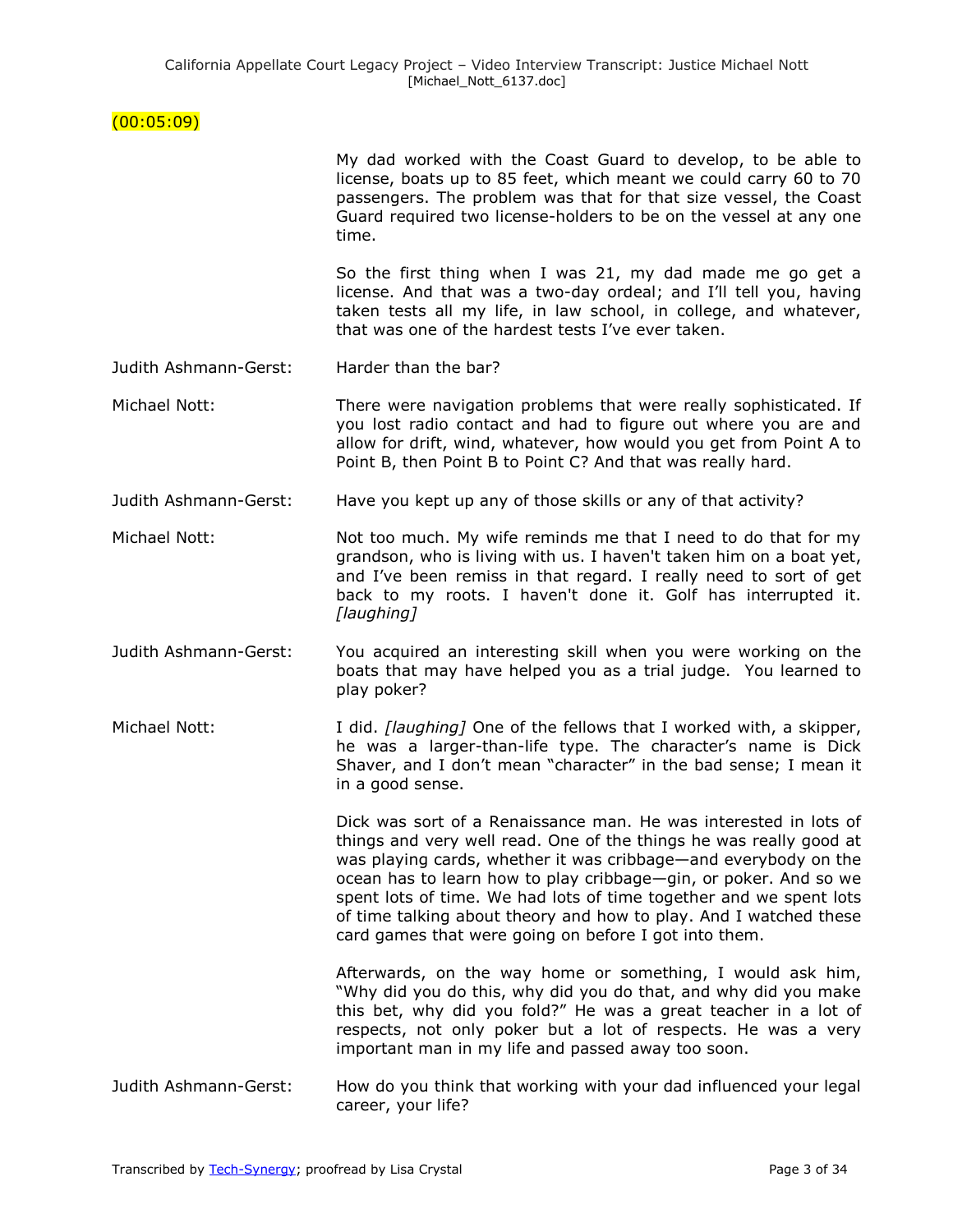| Michael Nott: | One of the things that I always admired about my dad is that with |
|---------------|-------------------------------------------------------------------|
|               | the bad break he got with the polio. he was never a complainer.   |
|               | He got polio a second time at age  he was 80 when he died         |
|               | at age I think 76 he got polio. You can get it a second time,     |
|               | and we didn't know that.                                          |

What had happened was, he had a heart attack while he was out on his own boat. He did have his own boat and was out every weekend. He would take my kids or me or my brother every chance he got. When he was out with my mom and another person he knew he was having a heart attack, so he turned the boat around and ran it back into Long Beach and immediately went into Queen Mary, and he had a triple bypass surgery.

As he recovered from that, he was in the hospital and just ready to be released and all of a sudden he virtually collapsed in the bed. My sister-in-law was there and the alarm was going off, and so she screamed for a crash cart and they came.

What had happened was, the frenetic nerve evidently gets shut off in the polio situation and you can't breathe. So they hooked him up to a respirator and everything was fine, but then the problem was diagnosing what was happening. It took them weeks, and they finally narrowed it down to what they call post-polio syndrome.

He had to go through that whole thing again on learning how to breathe, to speak, to go through everything. He was in the hospital for like four months. When he came out his goal was to go back on a boat and get back into fishing, and he did it. He was never out of a wheelchair after that point in his life, but he was able to at least get out on the boat. They'd take him on his wheelchair, put the wheelchair on, and strap the wheelchair in place.

Judith Ashmann-Gerst: Talk about overcoming adversity.

Michael Nott: Yes, that's one of the things I learned from him—not give up, and make lemonade out of lemons. He was great at that.

Judith Ashmann-Gerst: So then you went off to college, to Occidental? Tell us about the experience in Occi.

### (00:10:00)

Michael Nott: Occi was a terrific school for me. I played basketball and baseball in high school. I wanted to go somewhere to a school that I thought I could maybe play ball. I was not going to be a Division I player—I knew that—but I thought I might be good enough to play at a lower level and went to Occidental. They were kind enough to give me a scholarship for baseball and basketball.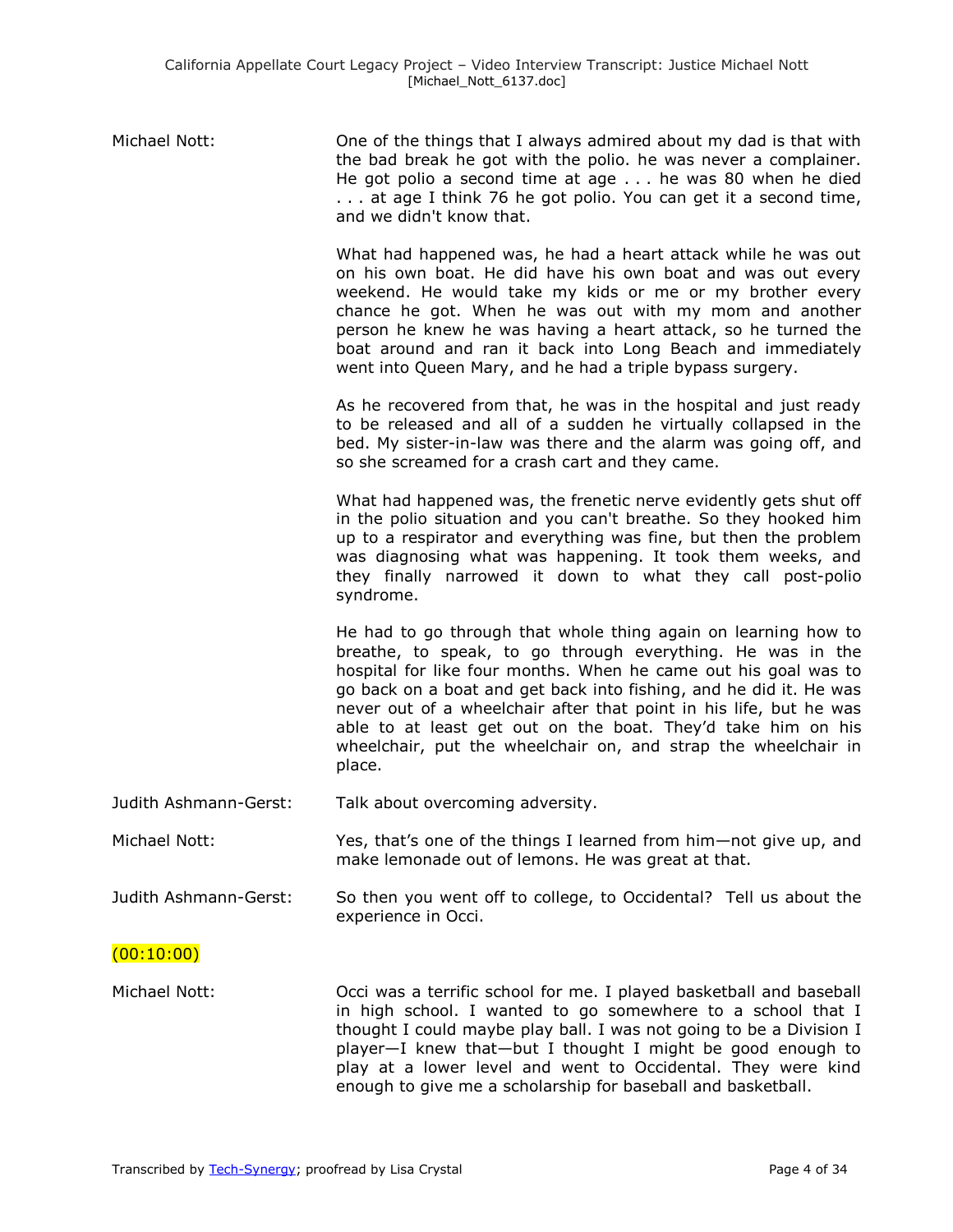I had a pretty decent career there, but the best thing was it was a perfect school for me. It's a small school, as you know, with only 1,600 students. Good competition for grades. I mean, everybody there had really excellent high-school grades. It was just a terrific experience.

If I had it to do all over again, then I'd go back to the very same place and do it all over again. I might study a little bit harder and not do some of the things that I did that I don't want to discuss on tape, but I would absolutely do it again. I loved Occi.

Judith Ashmann-Gerst: Then you went to SC Law School?

Michael Nott: I went to SC Law School. That was sort of a fluke.

Judith Ashmann-Gerst: How did that happen? How did you decide to become a lawyer?

Michael Nott: I had absolutely no idea about being a lawyer. In my junior year I took one of the electives, business law, and I did pretty well on that and I sort of enjoyed it. They did a lot of stuff on contracts, which I really enjoyed. You can sort of see it and understand the philosophy on how you make certain rules.

> My senior year, I took constitutional law from Dr. Richard Reath, a very nice man. As we approached the end of the first semester from September to December, he asked me one day what I was going to do after I graduated and I said, "I don't have a clue. I'll probably go in the Army," because at that time everybody had to go in the Army; you had a two-year obligation.

> I said, "I will probably just go in the Army and maybe come out and go to work with my dad in business or something." And he asked me if I had ever thought about law school and I said I hadn't. And he said, "I think you would be good at it, and there's an LSAT coming up at USC on such and such a date. Why don't you just think about signing up for it?"

So I did and took it and did okay on the LSAT. And I ended up at USC and it was great. That's another thing I might do . . . what I did earlier as far as coming on the bench. I enjoyed the practice of law, but I really, after about almost 20 years, I sort of got burned out on that.

Judith Ashmann-Gerst: Tell us about your practice; what was it like?

Michael Nott: I got back from basic training. I went into the Army Reserve and the reason for that was, you have the exemption through law school; well, the day after I graduated from law school I got my notice to report, right even before I took the bar.

Judith Ashmann-Gerst: This was during the Vietnam War era?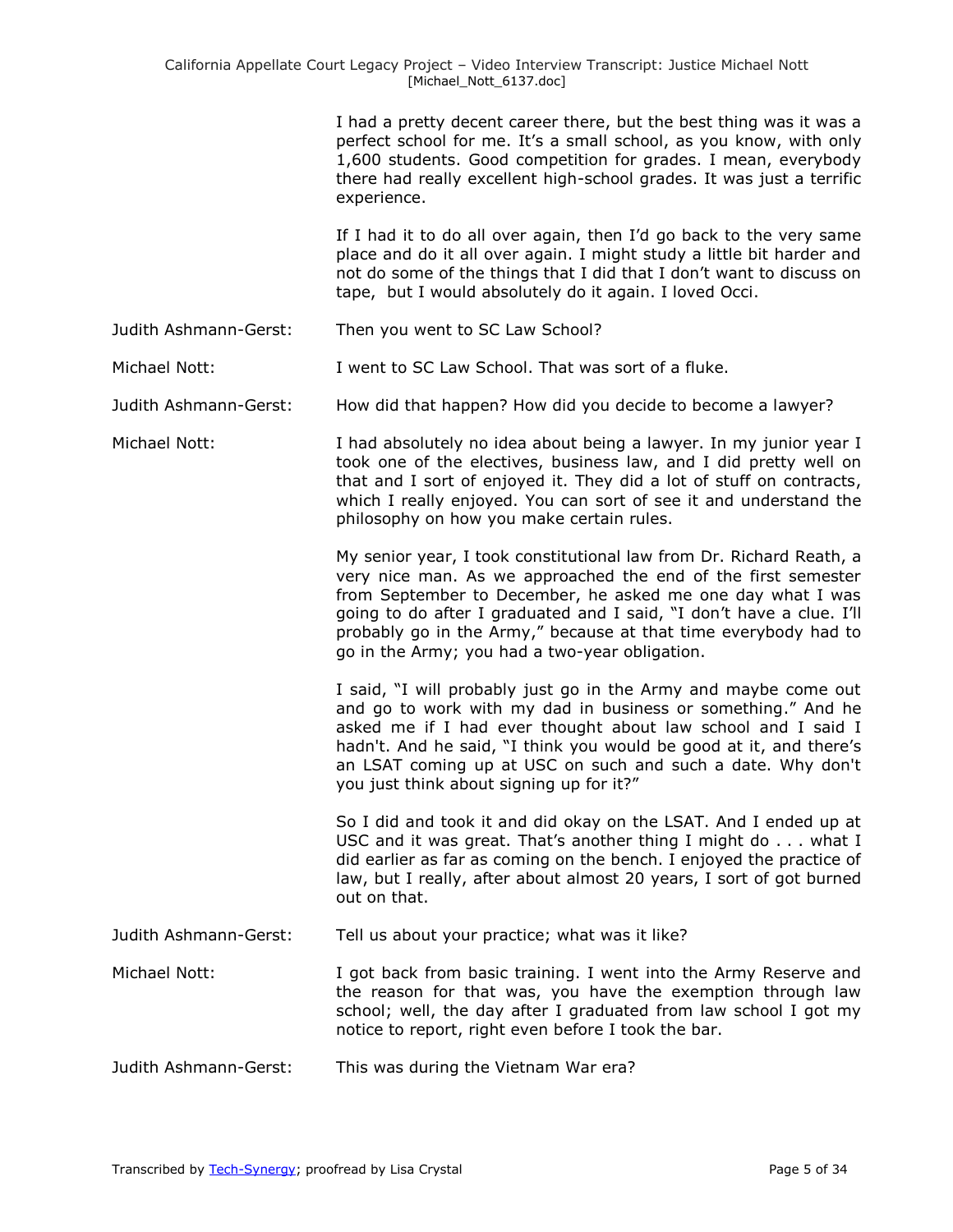| Michael Nott:         | Yes, the start of the buildup. It was coming at that point in 1965.<br>There were no extensions anymore. They wanted me like the next<br>week. So, I jumped into it. You weren't frozen at that point, so I<br>went into an Army Reserve Unit, Psychological Warfare Operation.<br>It's housed in Fort MacArthur in San Pedro.                                                                                                                                                                                                                                                              |
|-----------------------|---------------------------------------------------------------------------------------------------------------------------------------------------------------------------------------------------------------------------------------------------------------------------------------------------------------------------------------------------------------------------------------------------------------------------------------------------------------------------------------------------------------------------------------------------------------------------------------------|
|                       | So I was able to get in there with the help of a friend, then be<br>able to take the bar, so I could continue on to practice. So I<br>served six years in the military. I went to basic training and<br>actually really enjoyed it. If I hadn't been married at that point,<br>with a baby on the way, I might have thought of JAG as a career,<br>because I did enjoy the military. I really had a good time there.                                                                                                                                                                        |
|                       | So I came back and was interviewed with a gentleman named Roy<br>Brown, who is also a very important part of my life. He was an<br>outstanding attorney in Long Beach, very well known, and after<br>several interviews with him, I was hired to go in-just a small law<br>firm with five attorneys. About four months after I got there, Roy<br>was appointed to the bench by Governor Reagan. So off he went,<br>and here I am as a rookie attorney and they've got several large<br>clients-the City of Signal Hill and several large contracting firms,<br>a variety of business firms. |
| Judith Ashmann-Gerst: | Was it business, or litigation, or was it-                                                                                                                                                                                                                                                                                                                                                                                                                                                                                                                                                  |
| Michael Nott:         | Mostly business, and here I am six months in practice and looking<br>down the throat of this. So I got lots of help. We had other<br>attorneys that shared office space with us. An interesting sidelight<br>was, we were in what was called the Jergin's Trust Building, and<br>that at one time had housed the courts in Long Beach.                                                                                                                                                                                                                                                      |
| (00:15:00)            |                                                                                                                                                                                                                                                                                                                                                                                                                                                                                                                                                                                             |
|                       | I think the eighth and ninth floors were the courts in Long Beach.<br>Then they moved to the present location at Ocean and Magnolia.<br>The county built a new structure there that's now a horrible<br>structure. It needs to be burned to the ground.                                                                                                                                                                                                                                                                                                                                     |
| Judith Ashmann-Gerst: | I think they're talking about a new courthouse at Long Beach?                                                                                                                                                                                                                                                                                                                                                                                                                                                                                                                               |
| Michael Nott:         | They need it; it's just awful. Anyway, at that time it was fairly<br>new. So we were in the top floor of that building, on the 10th<br>floor, and it had a beautiful outside balcony that was the size of<br>the footprint of the entire building, with a view over the harbor.<br>And one of the great things that happened was when the Grand<br>Prix came to Long Beach they ran it right around the building-<br>because they would come up Magnolia North, go down Ocean<br>East, around a hairpin, and then back down on the track out to<br>Shoreline Drive.                         |
|                       | Anyway, it was phenomenal, because they gave us tickets<br>because we were sort of landlocked when they started the races.<br>And it was a very exciting event. We hosted big parties up there.                                                                                                                                                                                                                                                                                                                                                                                             |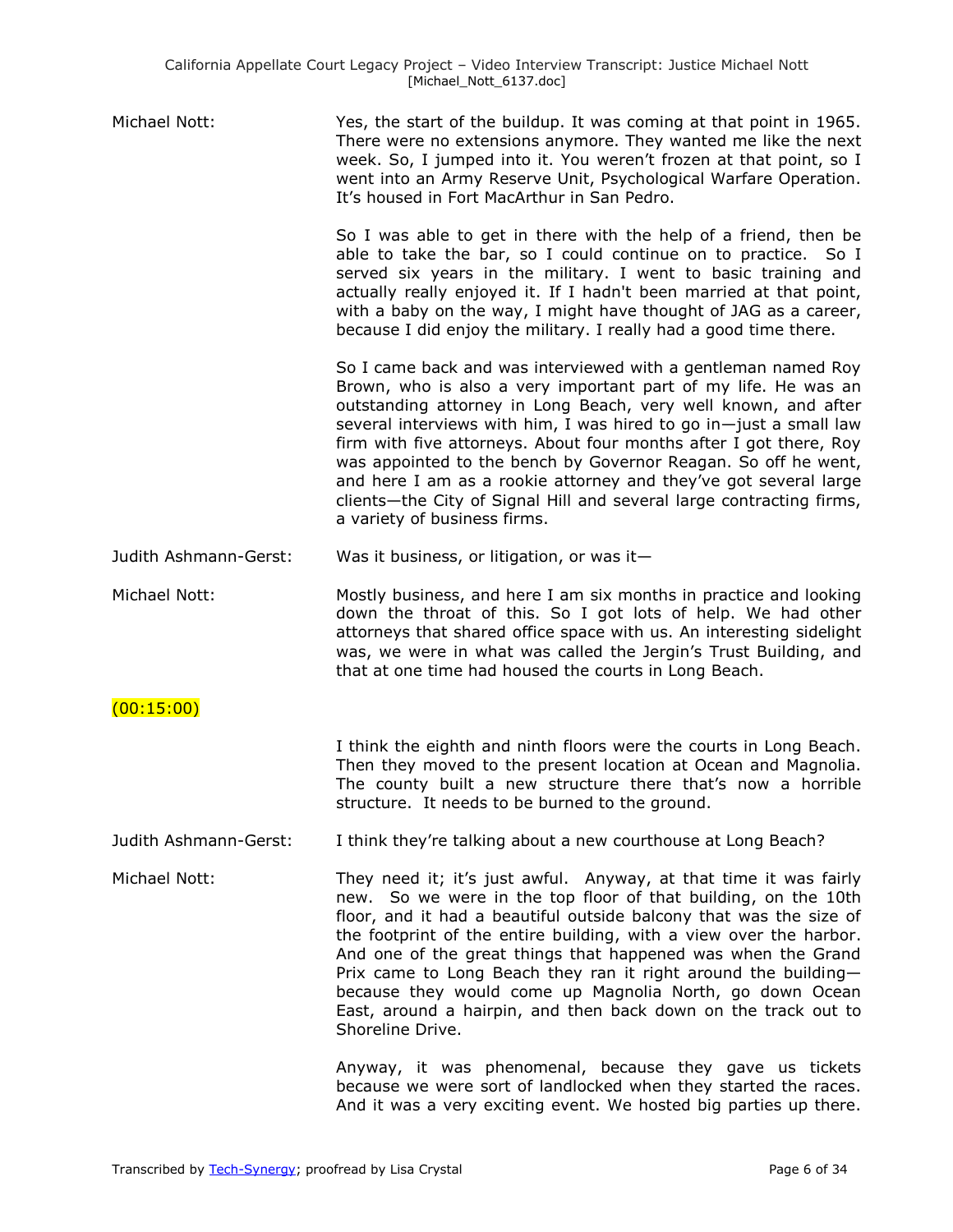It was a great PR thing for us to have, a really wonderful old building.

- Judith Ashmann-Gerst: So you practiced law with this firm for 20 years?
- Michael Nott: Yeah, it evolved as people would come and go and pass away.
- Judith Ashmann-Gerst: How big did it ever get?

Michael Nott: At one time, when we were heavy into asbestos litigations, we were up to like 20 attorneys, and we did that for several times during that. We probably had 700 or 800 asbestos cases from the plaintiff's work. So everybody was pulled off what they're doing to share, and then we hired a lot of new attorneys for that, and that went on for five or six years. It was quite a situation; it was amazing litigation, absolute killer litigation.

> They wound up splitting up a lot of law firms. A lot of firms had problems over it, including us, and we wound up splitting it. Two of our attorneys went one way and four of us went the other way, the main partners.

Judith Ashmann-Gerst: What kinds of problems were created?

Michael Nott: I guess the typical things—the allocation of workload and allocation of money for doing the work. It was going to go like, how far are we going to go with this? Some of us wanted to move. The Jergin's Building was going to be torn down, and it eventually was, and 25 years later it's still a big hole in the ground. They haven't done anything with it, which is amazing. It's in a prime area in Long Beach.

> So four of us went to a new building called Harbor Bank Building, that was down just to the west of us. It was a brand-new facility and very nice, and the others went another way. We didn't have any litigation, and we were able to work it out. A little bit of rancor initially, but that all healed over after a few years; so it wound up being a very happy event for both sides and both sides got what they wanted.

Judith Ashmann-Gerst: At what point did you start thinking about going on the bench?

Michael Nott: That's another fluke. People say things to you that change your life. It happened to me several times. I belonged to the Long Beach Yacht Club, and one of the other members was Fred Woods, who was appointed by Governor Deukmejian to the superior court. Fred and I had known each other forever and ever.

> So one night there was a meeting of the Long Beach Yacht Club, and I remember clearly to this day; I can remember that meeting. And we were walking outside in the fog and he asked me how I was doing, was I going to keep going and keep practicing; and I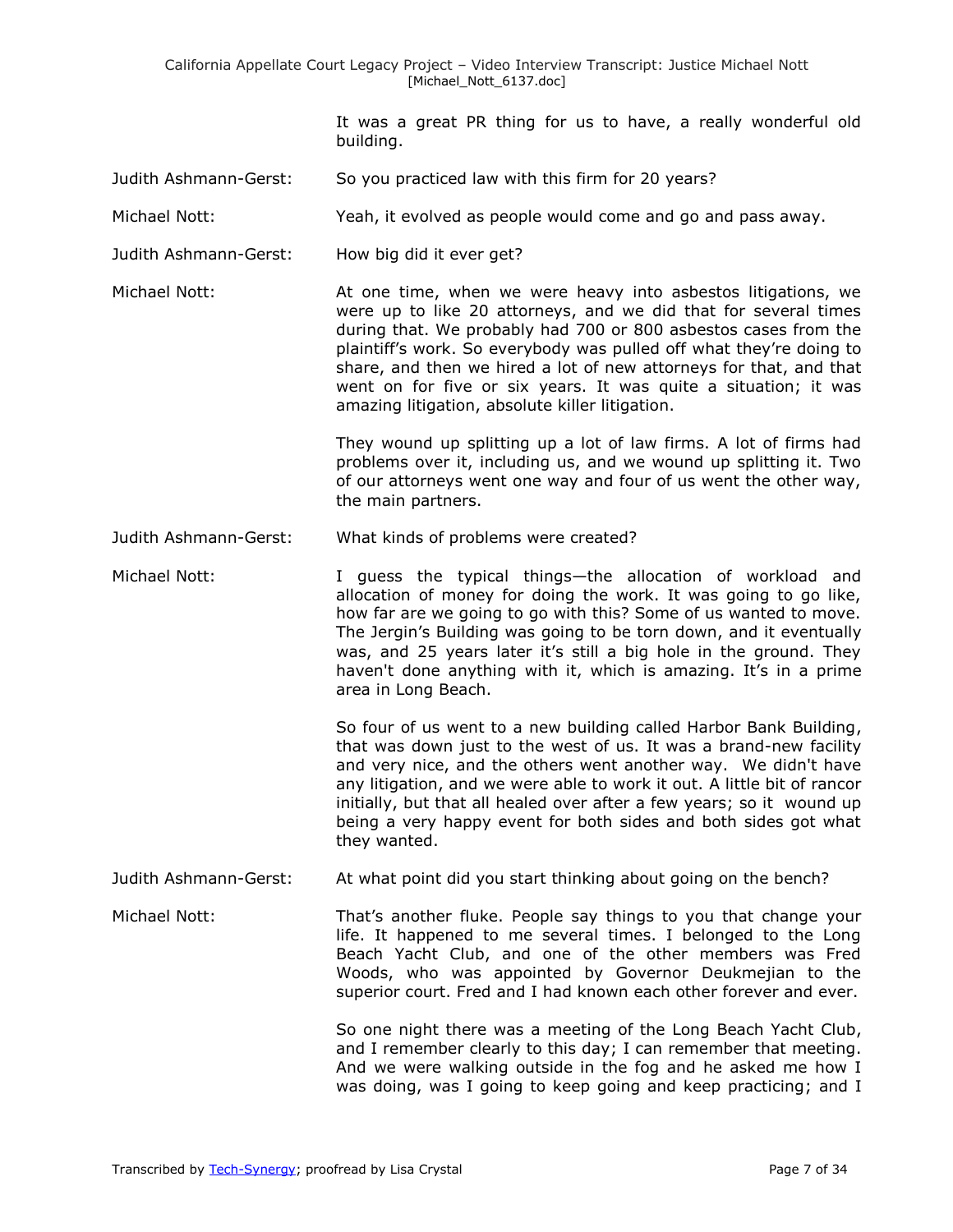said, "I don't know; I've thought about doing some other things." And so he talked to me about the advantages of being a judge.

I had always thought of being a judge as being very confining. You know, having to be at a certain place at a certain time. He convinced me that it was not that way at all, for the reason that you could actually take a vacation and not come back and wish you had never gone because your desk was six feet high with problems.

When you took a vacation as a judge, somebody fills in for you and you return to a clean desk and you didn't have to work weekends and you didn't have to work nights necessarily, most of the time, unless you're doing law and motion.

We had quite a talk, and so I went home and thought about it. I talked to my wife and I said, "You know, I'm thinking about it pretty seriously." She said, "Whatever you want is fine with me. It will be a pay cut, but if that will make you happy that's fine."

So the next day we had a partners meeting and we started going through all these problems associated with running a law firm, the administration of a law firm—malpractice insurance, employees hiring and firing and raises, and this person isn't happy with working next to this person, and so on.

### (00:20:15)

Judith Ashmann-Gerst: Signing leases for new office space.

Michael Nott: I got out of that meeting and I went to the phone and I called Fred; he was on the bench. And he said, "You wait right there; don't leave your firm, because I'm going to have an application rushed over to you because there's an opening in Long Beach on the muni court and you'll be perfect for it, and it's going to happen right away."

> The next thing I know there's a messenger at the door with a PDQ, and I spent the next, what . . . things are forever to fill out, right? It took me six or seven days of concentrated working to do it, but I did and was accepted. And Governor Deukmejian appointed me, another important man in my life obviously, and I never looked back. I'll tell you, it was the best decision I ever made. I loved every day of being a judge, every day.

- Judith Ashmann-Gerst: You were on the municipal court for a couple of years, then the superior court? What stands out about those experiences?
- Michael Nott: I thought one of the hardest things that I've done as being a judge is small claims. I thought those were really hard cases. *[laughing]* I was always ready to go visit a scene and see for myself. When somebody would say, "You know, the woodworking that this guy did on a new floor is all warped; he didn't do this and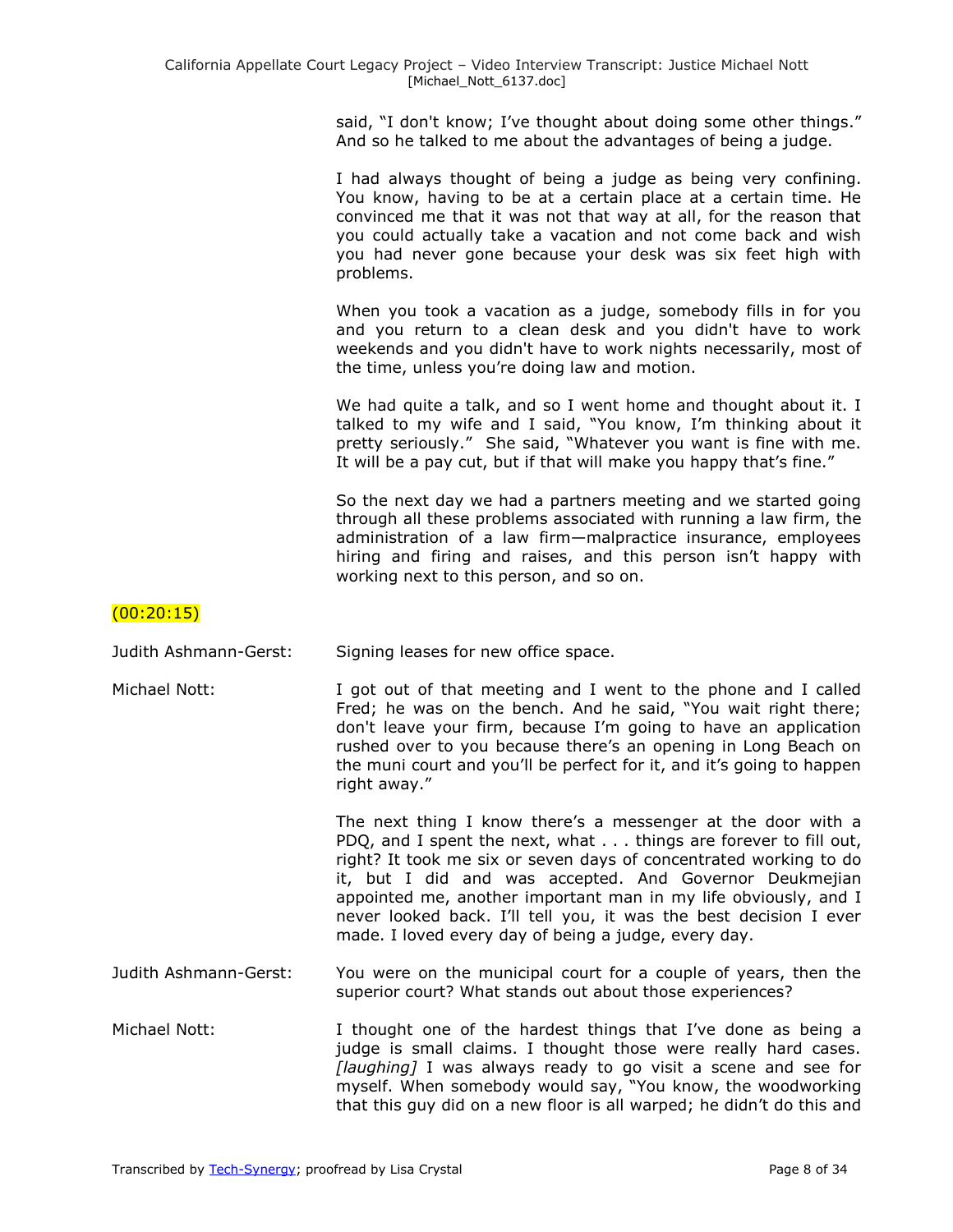he didn't do that," and the guy is, "Oh no, it was a beautiful job," and I'd want to go out and see.

In those days, we had the marshals, the marshals doing municipal court; and we had sheriffs at superior court. The head marshal was elected by the municipal court judges, and so they were very protective of judges, and they wouldn't let me go anywhere unless there was at least one deputy with me.

In fact, when you'd walk up and down the hallway sometimes there was a marshal trailing you to make sure nothing happened to you in the hallways. Anyway, my bailiff, who was terrific, would take me out to all these places, and I would look at them or I'd go downstairs and look at cars that had been damaged and so forth, trying to get an idea myself.

The difference I noticed when I was elevated to the superior court, the sheriffs—who was elected by the populus at large—when you'd do a small claims appeal, where you start all over from scratch from the municipal court . . . So I would have one of these difficult cases at the superior court level and I'd announce that I was going to go out and visit the site. The bailiff, he'd put his feet up on the desk and say, "Have a good trip, Judge, see you when you get back." [laughing] So that was a major difference right there.

But municipal court was a great training ground. I was very fortunate at that time that Art Jean was appointed at the same time as me. Art is a very bright guy, and he had been a career district attorney and was phenomenal in criminal law. Our courtrooms were right next to each other. I was in Division Nine and he was in Division Ten, and so we were right next to each other. We became very good friends.

Judith Ashmann-Gerst: You hadn't done any criminal law as a lawyer?

Michael Nott: Zip. No criminal law. Art was a great instructor, because most of the things you get in there, absent unlawful detainers and things, are criminal cases. Most of the trials were DUIs or something along that nature. So Art was a terrific teacher and a terrific mentor in that area, and then I would reciprocate with the unlawful detainers and the civil stuff.

> Then I also did law and motion for the municipal court, which wasn't a very heavy calendar, but it was a great training ground. Then we did a ton of preliminary hearings at municipal court.

Judith Ashmann-Gerst: So you got a wide variety of cases in the municipal court?

Michael Nott: Yeah, pretty good. Except the trials got to be boring because it was DUI after DUI after DUI, it seemed like, and . . . but there was a mass of cases to try and dispo, so it was a good training ground to have. Long Beach has a city prosecutor instead of a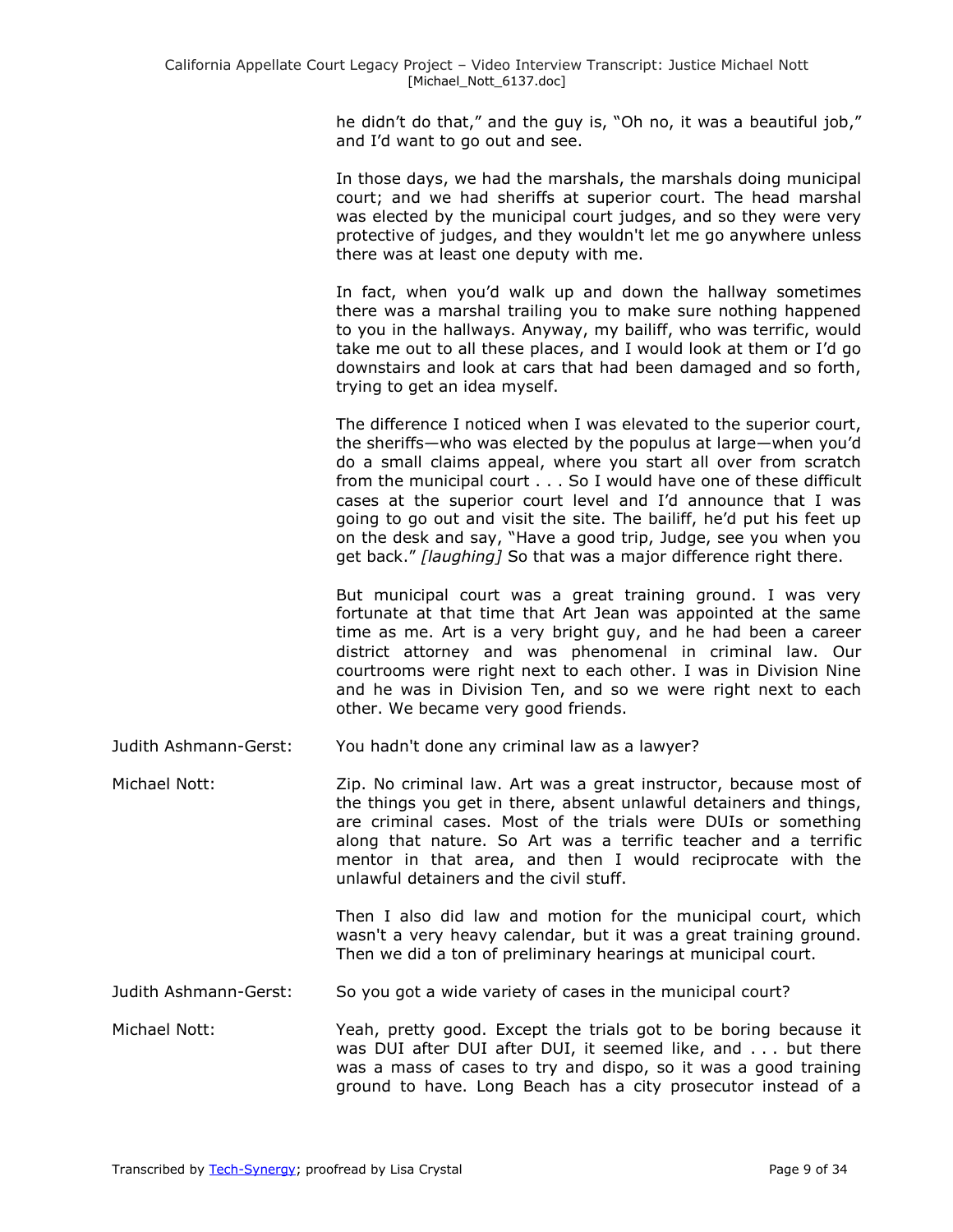district attorney doing misdemeanors, so the city prosecutor staff was always very helpful—very talented people.

Then I got to meet a lot of the defense attorneys in town who wound up doing not only misdemeanors but did felony work. They were very helpful and, I thought, very professional, and I really enjoyed the experience. But after a couple of years I was ready to move.

Judith Ashmann-Gerst: And so you did?

Michael Nott: I did.

Judith Ashmann-Gerst: You applied for elevation?

#### (00:25:00)

- Michael Nott: Governor Deukmejian to the rescue again, and put me on the superior court.
- Judith Ashmann-Gerst: Again, in Long Beach you stayed?
- Michael Nott: **In Long Beach, pretty much. I had to move.** There was a crash, what they called a crash—it was an acronym for something, because of the giant volume of criminal cases. And they were virtually suspending civil cases at that time to get this big bubble of criminal cases done. And Jack Goertzen, I think, was the PJ at that time, and he promised me he'd get me back to Long Beach as soon as he could, but he asked me to go to Compton for a while. And so I did; I went to Compton for about two months.
- Judith Ashmann-Gerst: What year was it that you were elevated?
- Michael Nott: Let's see, in the middle of 1987—so I think in like September or October of 1987 I went to Compton. I did four murder cases in about five or six weeks. It was really something. But the murder cases, these weren't death penalty cases, and they would only take three to five days; but it was just one after the other, it seemed like.
- Judith Ashmann-Gerst: Of course, on those cases you'd have experienced lawyers?

Michael Nott: Yeah, good lawyers, but I got some heavy-duty cases right off the bat there. Then I think in the end of October a spot opened up in Norwalk, and Judge Goertzen asked me if I would like to go there pending going back to Long Beach. And I said, "Sure."

> Norwalk was a very unique court at that time because it didn't have any municipal courts; It was all superior court in the building. Then Southgate and Huntington Park and Los Cerritos and others had the municipal courts. The Norwalk building was a very quiet building because you didn't have a thousand people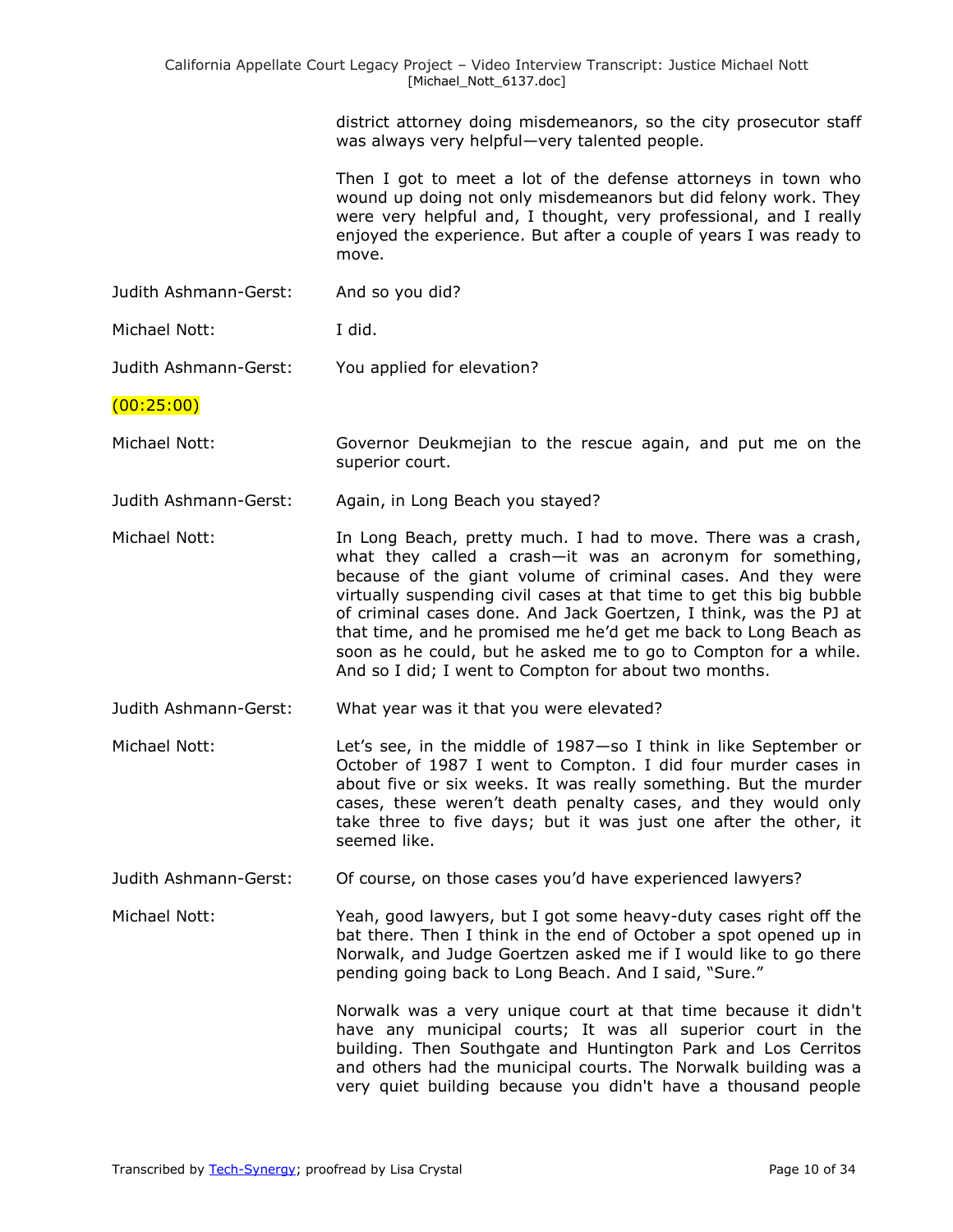coming in to pay parking tickets and go through traffic school or whatever.

As a consequence, I really enjoyed that experience. We had a big earthquake then at that time. I remember the Norwalk, the Whittier . . . I guess it was the Whittier earthquake at that time that ruined the library. Nobody could go into the library the entire time I was there, which was only for a couple more months, because Judge Goertzen called me I think in about February and said, a spot opened up in Long Beach, would I like it? I said, since it's seven or eight minutes from my house, "absolutely."

So I went to Long Beach and spent the rest of the time there until the Court of Appeal.

- Judith Ashmann-Gerst: And you were on the superior court just a couple of years before you applied for elevation?
- Michael Nott: I think about three and a half, something like that.

Judith Ashmann-Gerst: What made you think you wanted to go on the Court of Appeal?

Michael Nott: Well, working backwards, first of all, I want to say that I really enjoyed the superior court. I had three death penalty cases; I had probably another 10 LWOPs, life without possibility of parole cases. I didn't do any real big civil cases there, because what had happened was, I was sharing law and motion duties with Jim Sutton, who later went to Norwalk but at that time was in Long Beach.

> He would do law and motion for six months and I would do criminal; then the next six months we'd flip-flop, because the law and motion was sort of a grind. I mean, it was only two days a week, but there were like 45 to 50 cases on each calendar, plus we did probate and would have 90 to 100 cases, plus doing all the writs and everything. So it was sort of a chore, and you get burned out on that real quickly. And so Jim and I, by flip-flopping, would sort of keep things fresh.

> On the other end, then you go back into a criminal court on a direct calendar criminal court. Like I said, I had some big cases, again with great attorneys: oh, my gosh—Johnny Yzurdiaga stands out as one of the . . . Ed George, Hank Salcido, just absolutely top-notch attorneys.

> And DAs the same way: Bill Hodgman, one of the great attorneys around; had some good lessons there. The criminal cases were very exciting. It was like working in Las Vegas, especially on the burglaries and robberies or something like that. You can do one of those cases in a day. If you get lucky you can pick the jury in a couple of hours or an hour and put them in the box, and you have two or three witnesses and get over and done, put that jury out, take another jury in.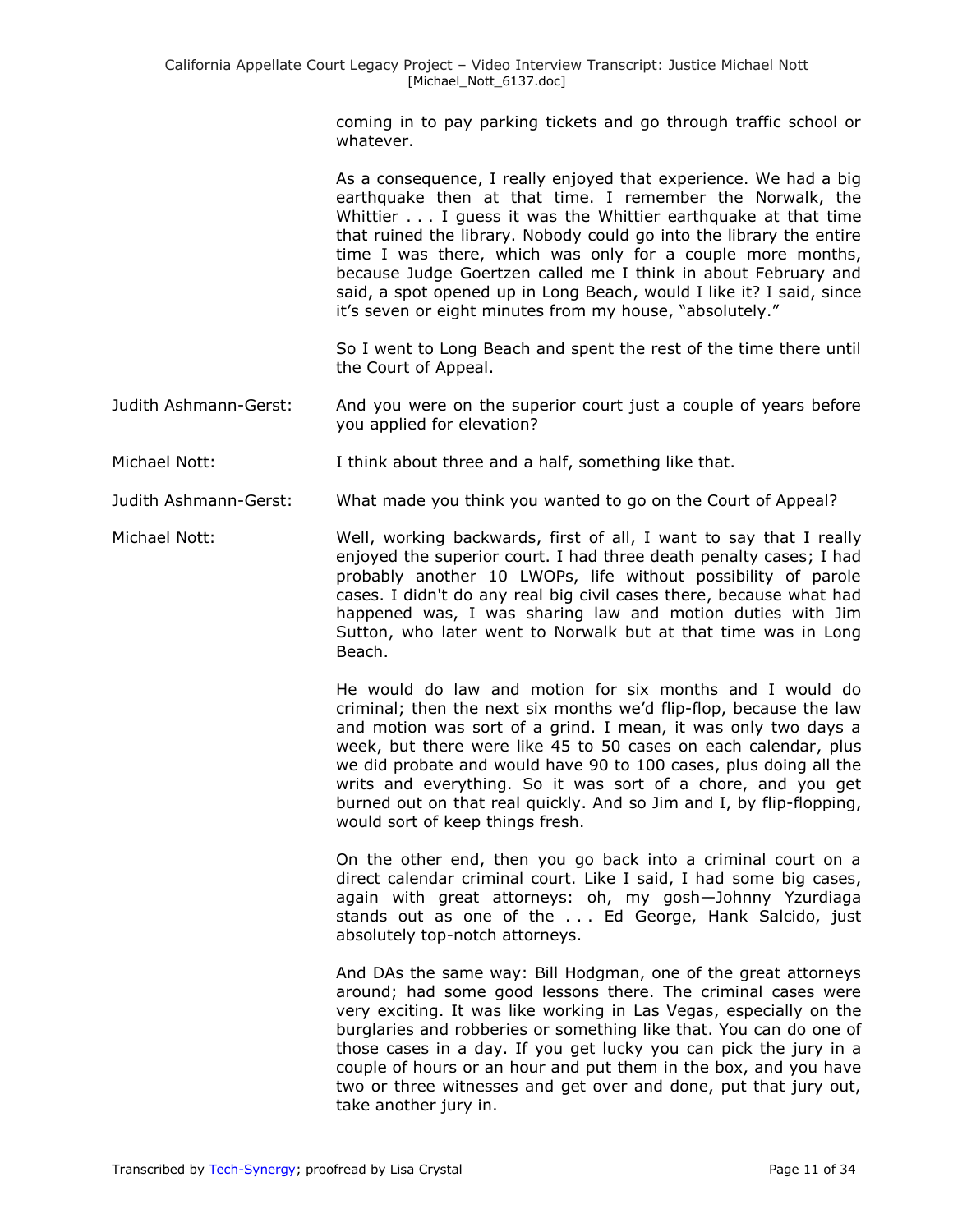First jury's not done yet, so you find another jury room that's vacant, to put the second jury in. Start a third jury. And like I said, it was like working the dice table in Las Vegas, and it was really a lot of fun.

But after about three years what happened was, there were, I think, like four openings all at once on the Court of Appeal.

### (00:30:00)

I had always thought that I might like it if I had a new other career other than law, which I started to say before. I thought that I might like to be a writer, because I enjoyed writing. So I thought, you know, that'll be the best of both worlds—you know, to have that and be able to write.

The downside was that I loved what I was doing. I loved the fact that the judges at Long Beach were back behind a hallway and the attorneys could come up and down, drop in and visit. I'd do settlement conferences every once in a while of civil cases. I really enjoyed that part of it, and the contact I had with the attorneys. I was warned that that wasn't going to happen on the Court of Appeal, which our contact with the attorneys is in for oral argument and that's about it.

So I put in my application but with some hesitancy. I was scheduled to be supervising judge in Long Beach, and I watched all the spots go one by one. I thought I was toast anyway. But all of a sudden, right before Christmas, I got a call and my clerk looks up and says, "It's the Governor's Office." I love that quote.

Judith Ashmann-Gerst: *[Laughing]* It's always such a shocking call.

Michael Nott: Yeah. So anyway, it was the Governor, and he was serious, and he offered me the spot. I asked him if I could think about it over the weekend and he said yes. So I talked it over with my wife and decided to go. She asked one of the best questions of all; she said, "If you decided and you didn't like it, could you give it back and go on the court?" and I said, "I'm willing to bet that the Governor's Office would probably do something like that, so I suppose I could."

> She said, "Have you ever known anybody to give it back?" I said no. She said, "Well, what do you think?" So I went for it, and that was a happy time too. My time on the Court of Appeal was absolutely sensational. I couldn't have wound up in a better place.

Judith Ashmann-Gerst: You were appointed to Division Two. Who was here at the time?

Michael Nott: Lester Roth was the PJ; he was in his mid-90s at that point and having some problems not only with his hearing, with his vision . . . and he was a great man. He had been a great, great jurist but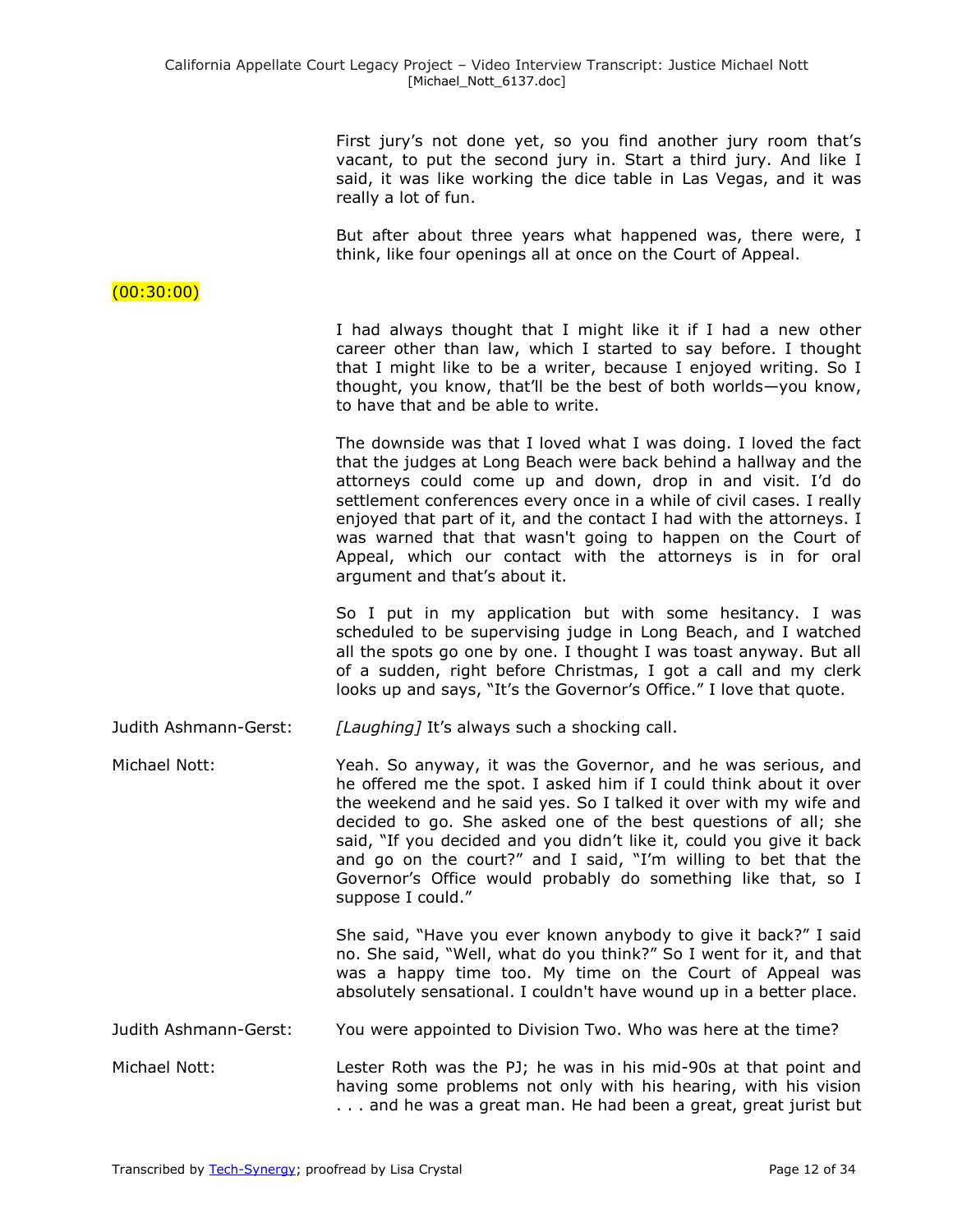was nearing the end of the road and was having problems at oral argument and various other physical problems.

I caught him at the down end of the spiral; I'm sorry for that. Don Gates was the other; one of the smartest guys I've ever met. Morio Fukuto was the third and one of the great gentlemen I have ever met; Morio was just terrific. So I was in a good spot. Presiding Justice Roth didn't last too long. He retired within a year that I was here. So I put in an application to be, the others asked me to; Justice Fukuto and Justice Gates asked me to. So I put in my application to be presiding justice, but Roger put his in too; and probably it's just as well for me and for everybody that Roger got it.

You know Roger—you've been with him for umpteen years, and he is just one of the great people.

Judith Ashmann-Gerst: Yeah, he is terrific, and apparently he talked to you about it before he actually applied or accepted; that he wanted to make sure that everything was right and that it would be comfortable.

Michael Nott: Yes.

- Judith Ashmann-Gerst: One of the *Daily Journal* profiles of you quotes some of the lawyers as saying you moved the old boys' Division Two to a more centrist, reasonable position. Do you remember that?
- Michael Nott: Yes, I think they're giving me too much credit. When I first got here it was, no question, very conservative, and sometimes oral argument was very quiet. Justice Fukuto was a quiet person himself anyway and tended not to ask too many questions. Justice Roth did not at that time. At the end of the road, sometimes he was confused as to even what case we were hearing at that moment.

Justice Gates, though, was sort of hard-nosed, but he was a very fair person—not that the others weren't, but they were a pretty conservative group. When Roger came on as an AG, Roger's sort of, I would say, a little to the right, but not much though. We were a centrist court, and it wasn't just all me. I mean, John Zebrowski was a centrist and Morio Fukuto went with whatever was fair, and he didn't go by philosophy; he went with whatever was fair in the case, as do most judges, in my experience.

I don't know that you can get on and say that I got a bad deal because that was a Republican instead of a Democrat. I mean, we just don't look at cases like that.

#### (00:35:05)

Judith Ashmann-Gerst: But then it really changed with Candace Cooper, Kathryn Doi Todd.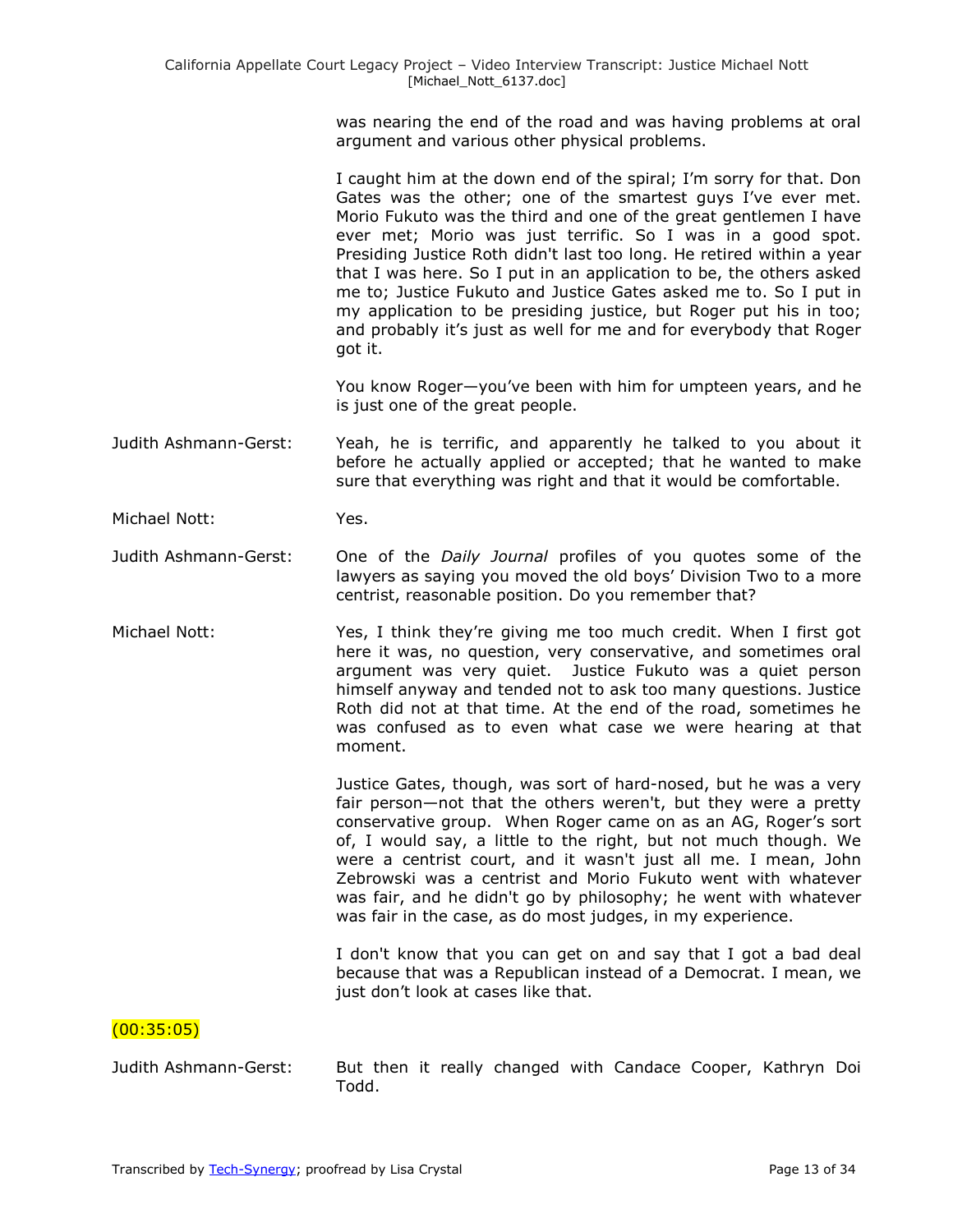Michael Nott: Yes, the ladies came on; a breath of fresh air.

Judith Ashmann-Gerst: *[Laughing]* No more old boys.

Michael Nott: Yes, no more old boys' network. I didn't see the change, and the attorneys would be more sensitive to that than me because the same way, I didn't regard any of the ladies . . . regard as being to the left or anything like that.

> I regard you and everybody as being down the middle, and what do we do with this case or these people? Then sometimes philosophically we would have to decide, how are we going to interpret this statute and how do we come down? And sometimes it would come down, I suppose if you looked at it hard, it could come down on a left or right-center position, but not that often.

We didn't have that many problems as far as our decisions. I mean, it wasn't like everybody was dissenting all the time. We just tended to work things out, and that was my style. That's why I think in the book that you've kindly given me on my cases that I've had very few dissents and very few concurrences—because I would jointly go in and work out my differences with whoever was drafting the opinion.

Judith Ashmann-Gerst: How would you do that?

Michael Nott: You know how. *[laughing]* 

Judith Ashmann-Gerst: *[Laughing]* I know how, but everyone else watching this may not.

Michael Nott: If I had a particular problem with either the result or the language, I would draft out a memo so it was clear in my mind what I was doing, and then I would generally ask the justice if they would mind talking to me about this particular thing—that I was having some problems in a particular area. And we would go through it and I would give my side, they'd give their side, and we would generally almost always work out something that at least made me happy, so that I was satisfied that we were coming to the right conclusion as to either the issue or the overall result on the case. It just always seemed to. I mean, you were always very receptive to that, and you did the same thing for me. If you had something either stylistically or something more substantial, you would come in and discuss it with me.

> That was the way I think it worked on our division from the time I was there. And we did it on face-to-face situations rather than by memo, which I think is a little impersonal; and I like the contact with the other justice to try and work it out.

> The best thing was we had such nice people. When I was on here I don't recall anybody that was such an egotistical person that it was their way or the highway. It just didn't happen here, and that's why I was so lucky to be on Division Two.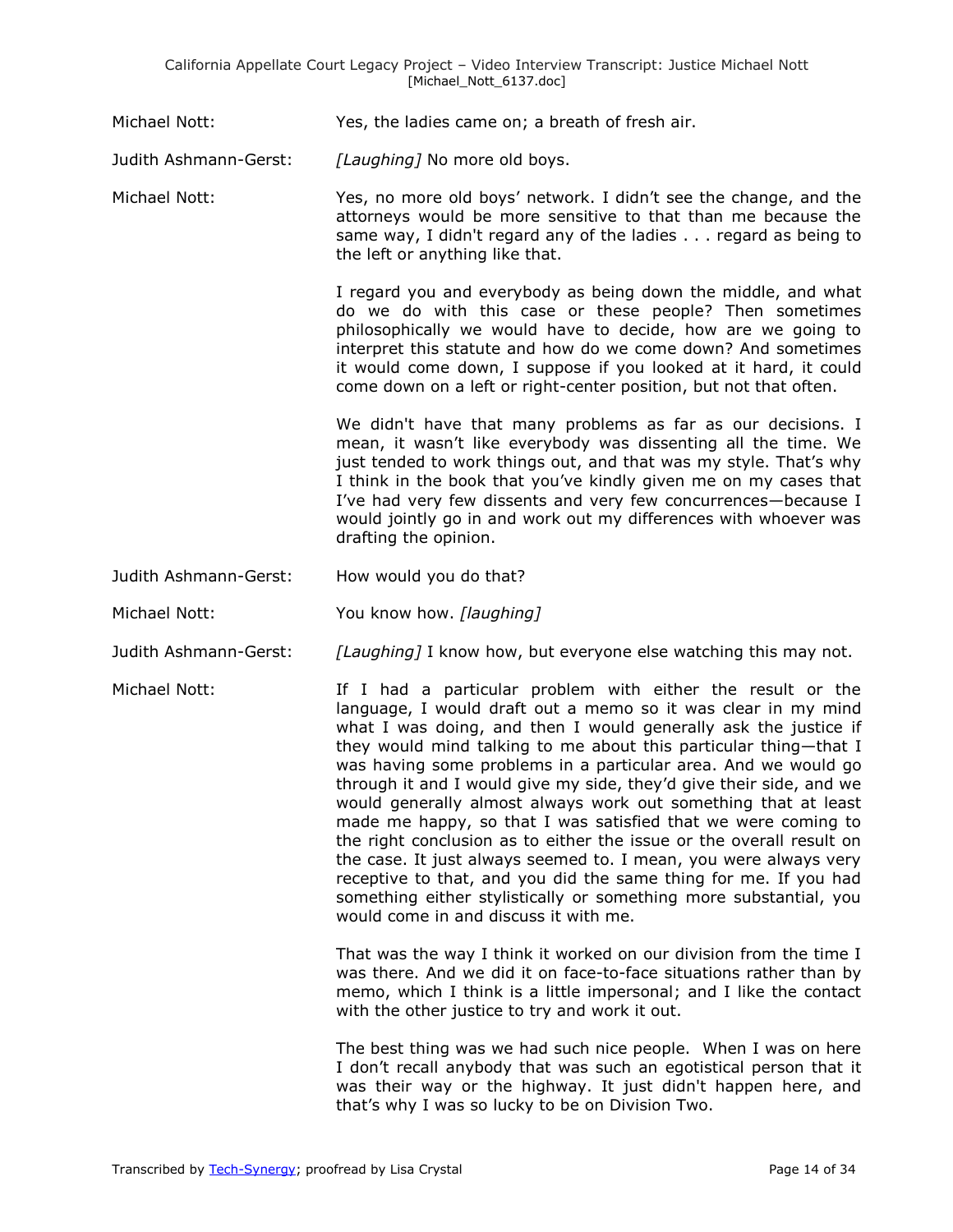- Judith Ashmann-Gerst: No one was rigid; but you certainly made it easy, because you came in, you would come into chambers, and you're coming in advance of conference, in advance of oral argument, which really made a difference. I don't know if you were aware of that.
- Michael Nott: I did that on purpose. I think it's easier to do that when everything is in the draft stage than when things have hardened a little bit. You know, you want me to redo everything now, as opposed to doing it earlier on? Yeah.

So as soon as the conference memos came out—and I tried to make it a habit of reading those things just as soon as they hit the desk, so that I could do that and find out first of all what problems anybody was having with my work—if they had any problems, what we needed to work out, and did I come to a right result.

So I appreciated the same thing with you and Justice Todd and Justice Boren doing the same thing for me if they were having any problems.

- Judith Ashmann-Gerst: There were some significant cases that you handled while you were on the Court of Appeal—a couple of important criminal cases and notable civil that you did write a dissent on. Why don't you tell us about your criminal cases?
- Michael Nott: Yes, one of the big things that I've always been sensitive about is the independence of the judiciary. I think that all of us in the legal field need to be constantly on guard.

I don't say that there is any particular ill intent with the executive branch or the legislative branch, but sometimes I think they overreact to anecdotal situations instead of looking at the overall big picture. A case will make headlines about how some judge did something on it, and all of a sudden the hackles go up on the Legislature or the executive branch and all of a sudden bam, you've got a new law out that in some fashion tries to limit the discretionary power of the judiciary.

I don't like that at all. My belief is we are put here as an independent branch; we are not going to rubber stamp whatever the legislature does, we're not going to rubber-stamp either what a President or the Governor does. I have seen several attempts at that, mainly when the three-strikes law came out.

 $(00:40:13)$ 

And the legislation was drafted to only give discretion to strike a strike to the district attorney's office and not to the judiciary; and the DAs took that right off the bat to mean that that was it, that unless they agreed to dismiss a strike in the interest of justice, that the law was going to apply.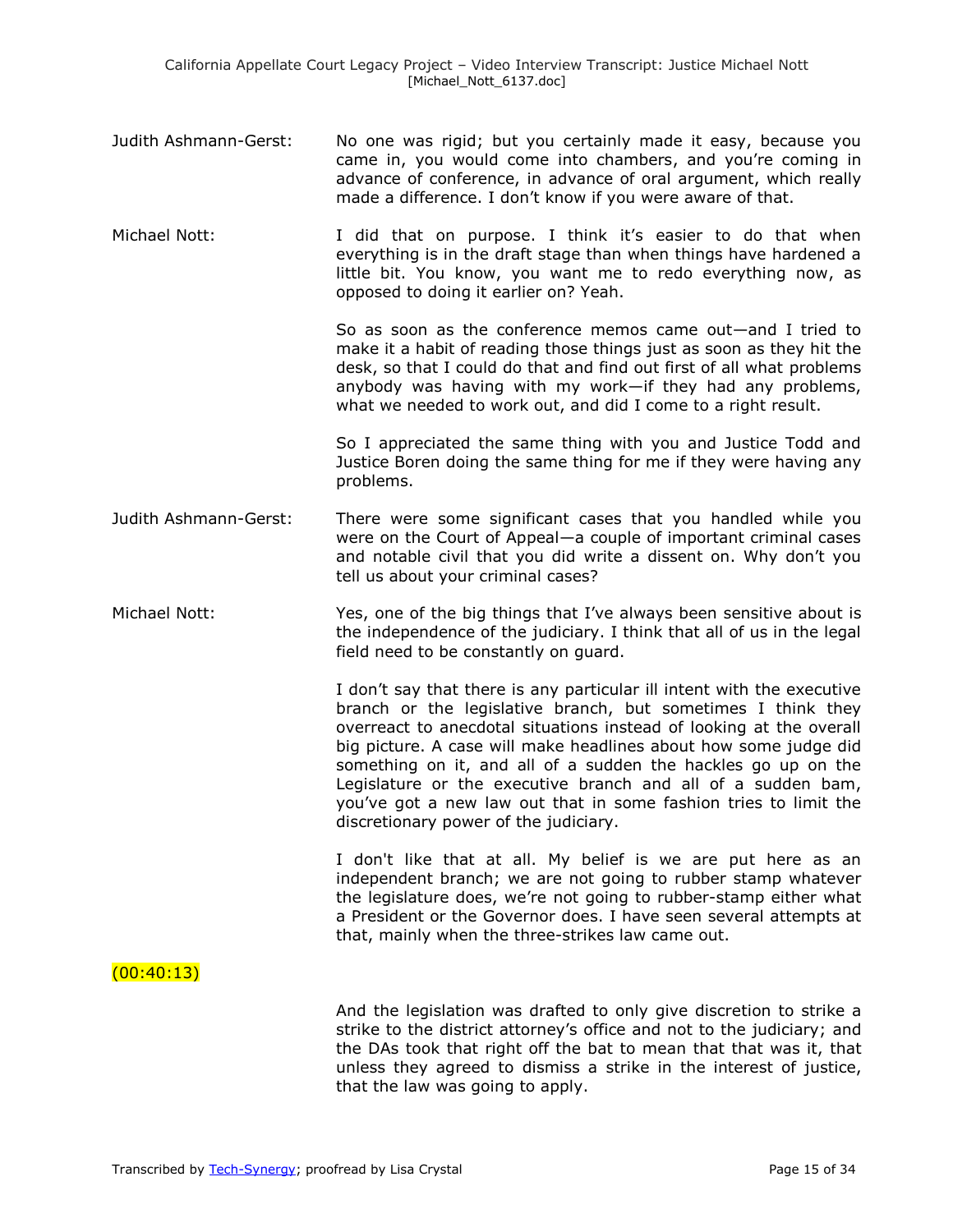As you know, on the third strike, no matter what the felony was, whether it was a serious felony or not, you're looking at 25 to life. The question is, who are you going to allow to guard the henhouse—the fox or the farmer? I didn't like the idea that the discretion was solely supposed to be that of the district attorney, because some district attorneys don't have the sense of balance and proportion, in my view, that a judge does.

Most of them do. Most are hardworking, honest, fair-minded people; but there are some who are not, and I was really bothered about that. I wrote that in an opinion called People versus, I think it was *Glaster*. I concurred at that time because the result, I thought, was appropriate, and I knew there was going to be a better case coming along to take a stand on it.

Finally the Supreme Court did, in *Romero,* which was amazing because Romero had, like, about 20 convictions. *[laughing]* I mean, he was arrested for everything—most of them might be misdemeanors or low-grade felonies, but I thought that that was really a unique case. But at the same time we had the statute that was, like, about two pages long and single print, to interpret all these areas. How are we going to interpret these particular sections? One of them came to us on a case called *People v. Vessell*, and that was whether on the third strike, if the third strike was a wobbler that could be either sentenced as a misdemeanor or as a felony, did the trial court have the discretion to sentence as a misdemeanor and thus save the person from a three-strikes conviction and 25 to life?

The DA took the position that no, the court did not have the discretion; it was solely in the executive branch with the district attorney. So I wrote yes, we did; it's the judge who gets to make the call. And that stood up in front of the California Supreme Court.

Judith Ashmann-Gerst: Did the Supreme Court take the case?

Michael Nott: Maybe they denied hearing on it; I can't remember. Well, they must have, because it's still published; otherwise it could have been off here. So by not taking it, yeah, it was affirmed. I remember those were really some hard days at that time, because the volume of work really went up with the three-strikes law. We had cases coming up. It was really a lot of work up here. I remember one month I did something like 22 opinions in one month.

Judith Ashmann-Gerst: That's like an opinion a day.

Michael Nott: It's an opinion a day; it's way too much. You can't do that and do good work. I mean, I was hardly paying attention to anybody else's cases because I was having enough just trying to get my own out. Division Two always had—talking about the good old boys—always had the macho deal, no backlog. We will fight our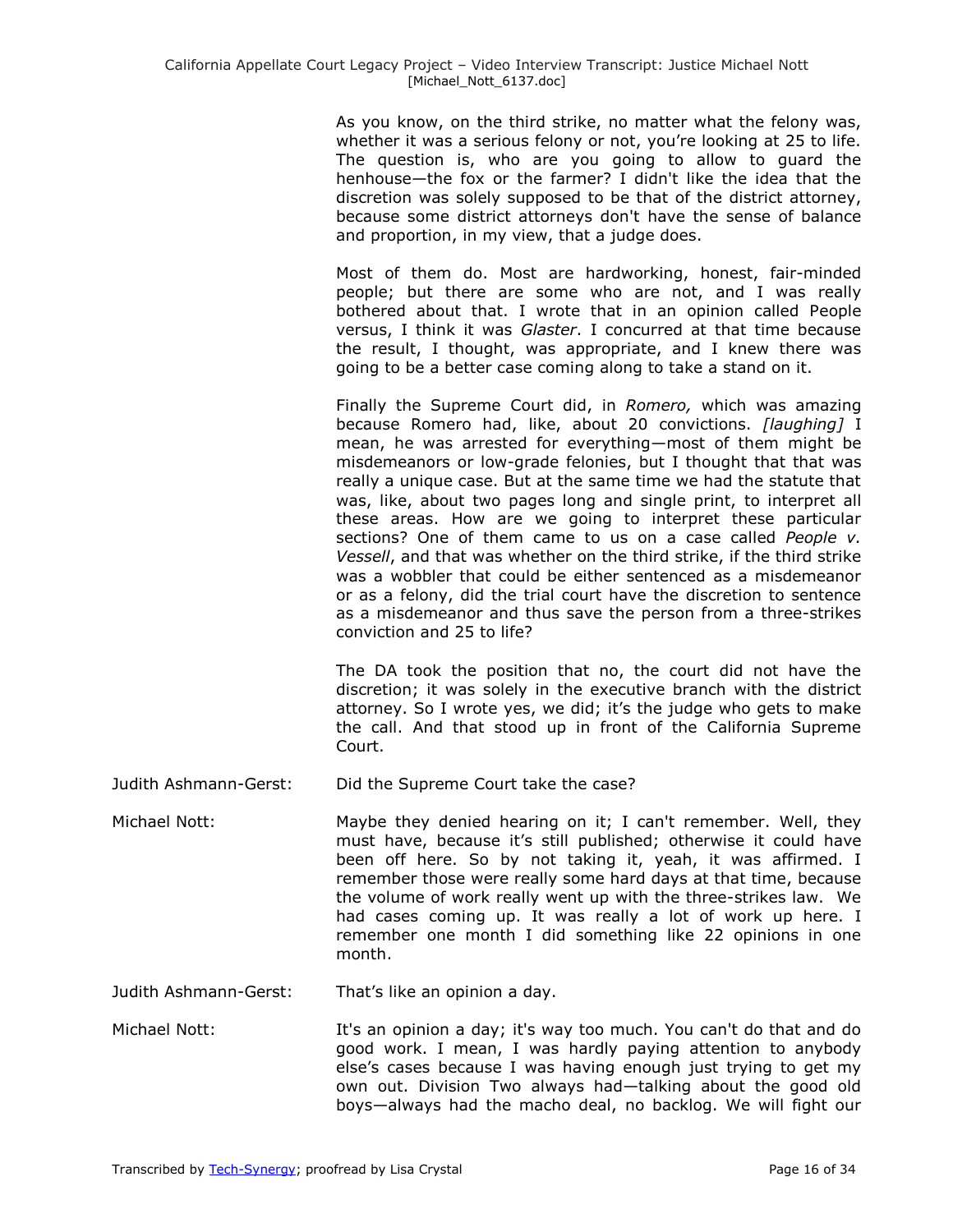way through anything. You give us as many cases you want; they're all getting out on time. We're not continuing anything. We were at a point after about six months that the attorneys were exhausted. They were doing about six opinions a month apiece, at least. I was doing around five myself, plus reviewing all of their work and reviewing the work of the other justices, and it was getting to be very exhausting.

A lot of these cases were really serious, too, because they were all interpretations of the three-strikes law. So finally, just at that time that we said "Okay, we're all going to take and put X amount of cases on calendar this month and 15, 14, or whatever, and that's all we're going to do," just at the time we did that the bubble went away and we were able to keep up with a no-backlog mentality. But it was a hectic time doing that. And the big thing, of course, is when the Supreme Court came out with *Romero* and said there was discretion with the trial court; it's just that you've got to be careful how you use it. And that's what happened.

I know that the Legislature was concerned that if the judges start dismissing cases or strikes on their own that they will just use that as a calendar-clearing technique; the impact of the three strikes will be lost. But it hasn't turned out that way. I knew it wouldn't if they just let us be judges.

# (00:45:00)

So that was, I thought, a really important time for me. And then also there was a case . . . I had a domestic case, called, I think, *In re Fogarty and Rasbeary*, and that involved the family law code one of the few cases we ever had that I can remember from family law that actually went into print.

The idea there was whether or not laches could apply to a spouse who was suing another spouse for past due support. I think this was child support. There was already a case on spousal, I think. I may have it flip-flopped; I can't remember. Anyway, the trial court had found laches on the part of one spouse, who happened to be the woman who had custody of the child. And for various reasons—I don't want to get into all the facts, but basically he wasn't abusive, he wasn't hiding out, he was working—he didn't give all the money, but he did a lot of things for the equivalent value, and she waited like 17 years trying to collect all the child support.

The trial court said no, laches applies; it was too long. You knew where he was and you could have easily gotten the money, so goodbye. So we affirmed that. In response to that, the Legislature came out with an amendment to the particular family law code, which section I can't remember right now, that said that laches no longer applied to child support.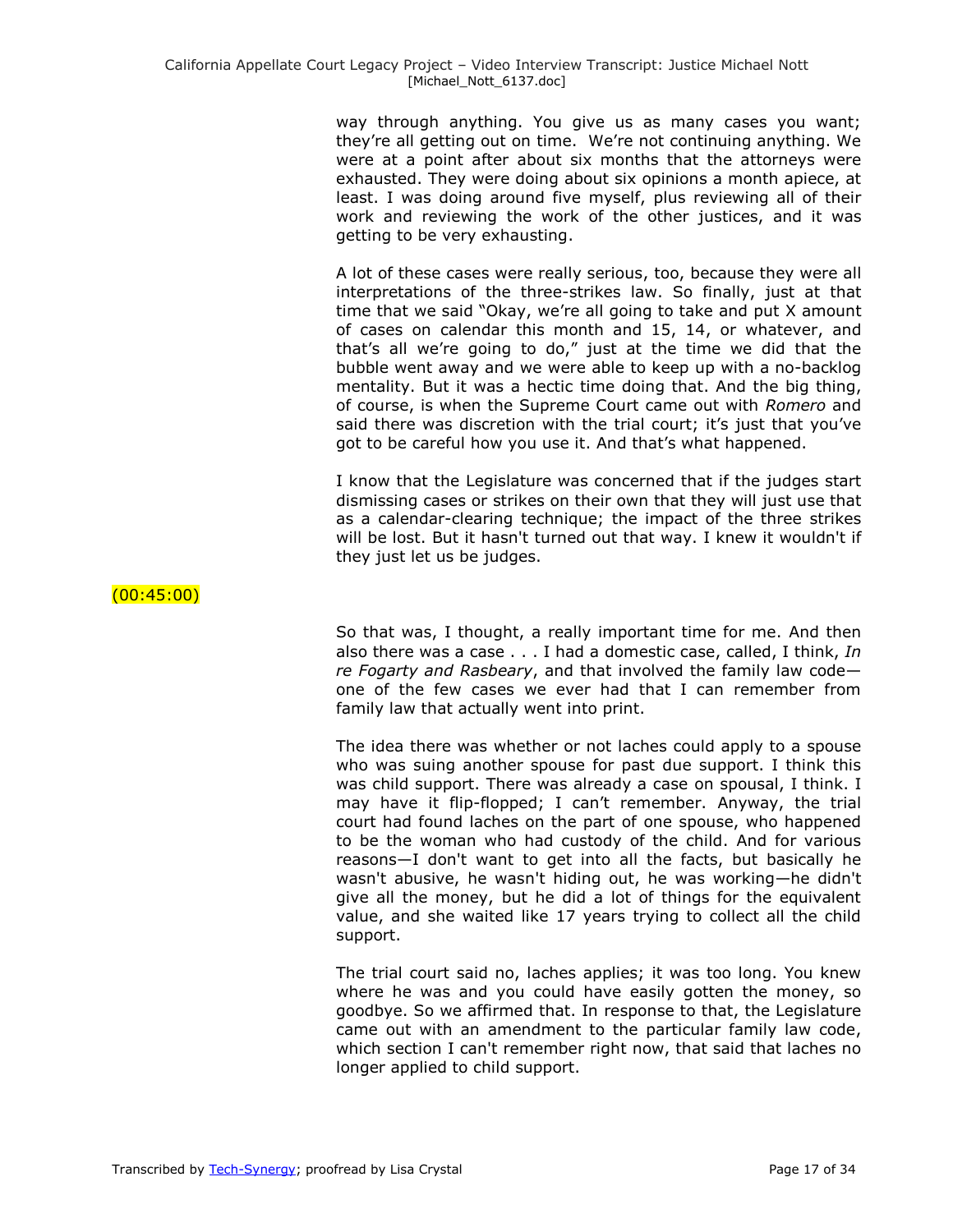I have a real problem with that. It's my understanding that family law courts are essentially a court of equity, and laches is a judgemade rule, not a legislative-made rule. It was developed by the judges to be fair in certain circumstances where there was no particular statute of limitations or some reason not to follow the statute or whatever.

I'm not sure that the Legislature has the power to abrogate a judge-made rule. It's not their rule, it's our rule. I just think that anecdotally, the Legislature got carried away hearing of a particular case where some woman, the reason that she didn't challenge or try and collect spousal support was because the person had hid out for 20 years or whether he had threatened to kill her.

And most of these cases involve, obviously, a woman being the one seeking the support and the man avoiding it. It just seemed to me that "always" and "never" are two words that should be very carefully used in law, because you can't predict the certain situations, and there could be easily fact patterns where it just isn't fair to allow somebody to go on where they've sat on their hands for 30 or 40 years and wait until the person dies and then try and sue for support.

Then the state has no way of knowing whether it was paid, it wasn't paid, or whether there was another deal worked out, or why they didn't go to court. I just thought that that was a wrong thing for the Legislature to do, because I just didn't see that judges were abusing their discretion in that regard all that much. I feel like I'm on a soapbox. *[laughing]*

Judith Ashmann-Gerst: *[Laughing]* But that's one of the challenges that you feel faces the judicial . . . independence and having confidence in the judiciary.

Michael Nott: If there is a problem with a judge then fix that; if the judge doesn't belong as a judge, then do that. But don't try and revamp the whole system. I know that on the federal side there is always sentencing where they try in each year to take away, it seems like take away, more discretion of the judges on sentencing in the federal scene.

> It really bothers me if they do that. And thank god my buddy Dick Tevrizian stood up to them and finally said, "I'm not doing that."

- Judith Ashmann-Gerst: Everyone think judges are so liberal, we're going to let everybody out on the streets.I don't know; I don't get that problem. *[laughing]*
- Michael Nott: It's just absolutely not the case. It just doesn't happen that way. There was a cute story about that.

*[Break in tape]*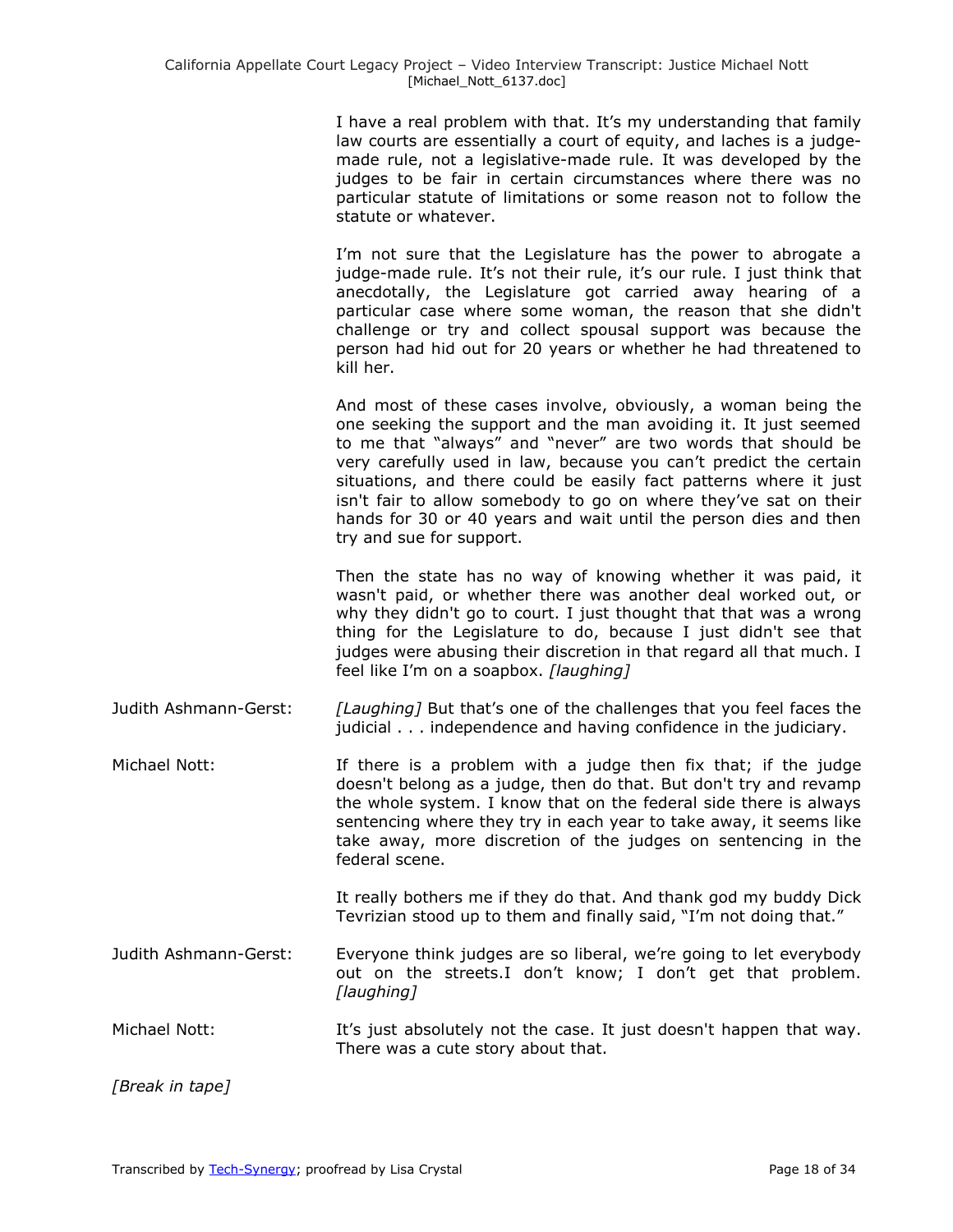David Knight: We're all ready to go anytime.

Michael Nott: The rumor, urban myth or whatever it was, that when there was a position open on the California Supreme Court, Governor Jerry Brown was talking to Lester Roth about filling the position. And Roth was one of the . . . I think at that time he was the senior person, so he had to vote on the three-person commission.

(00:50:08)

So Governor Brown said to him, "It would really be wonderful if we had a Hispanic on the Supreme Court." And Justice Roth is supposed to have said, "Yes, it would be also wonderful if my research attorney Donald Gates was appointed to an opening on the Court of Appeal.‖ *[laughing]*

The Governor said, "Yes, that would be." So both things happened.

Judith Ashmann-Gerst: Both things occurred.

Michael Nott: Roth voted for Reynoso, and all of a sudden Don Gates was a direct appointment to the Court of Appeal. But like I mentioned, it was probably good both ways, because Cruz Reynoso was a gentleman, despite what happened to him, and a great lawyer.

> And Don Gates, as I mentioned, is one of the smartest guys I have ever come across and had one of the most interesting lives and I've heard is not doing this interview. And Donald, if you ever look at this, you need to do this and have everybody share what your life has been, because he has had some life.

Judith Ashmann-Gerst: I think I've met him just once or twice but didn't know him.

So we had talked about some criminal cases, and there is a very interesting civil case, an arbitration case, that you were involved in. just as I got here, actually; I wasn't on the panel, but we talked about it, so—

Michael Nott: It was Justice Boren, Justice Todd, and me on *Crowell v. Downey*, I think it was. It was an interesting factual scenario because the parties agreed after litigation had come up—and was ripping the clinic apart—had agreed to arbitrate, and also agreed that if either side didn't like the result they could appeal it to the Court of Appeal.

> So, the question was whether you can do that—whether you can start as an arbitration and then go to the regular appellate process. And Justice Todd and Justice Boren said no, you can't; the statute just doesn't provide for it. You take your pick; you either go in the court system or not.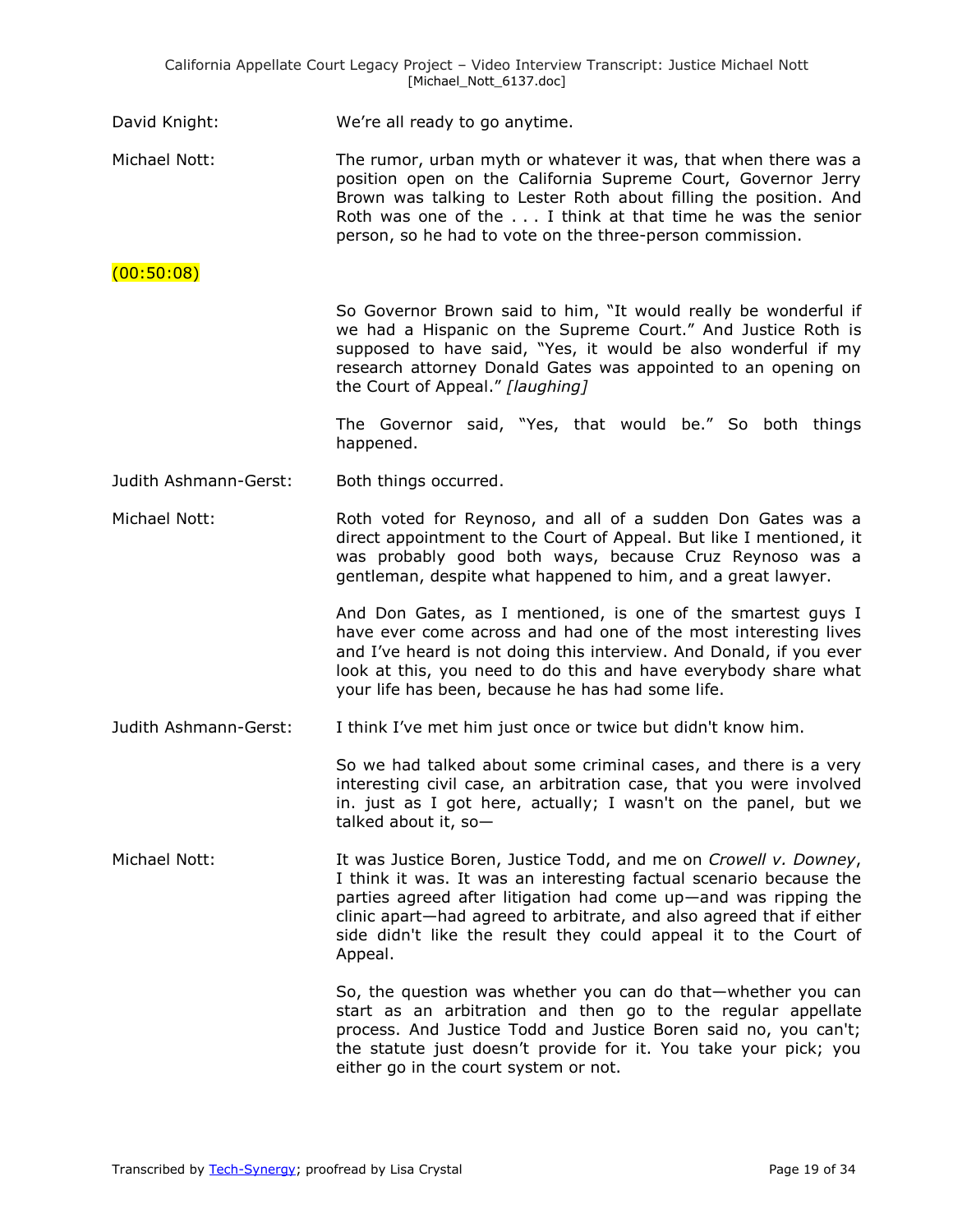I felt . . . and that is a reasonable position; I respect that. It just seems to me, though, there are a lot of attorneys I've talked to who don't go into arbitration because they don't want to be dependent on one voice. They want to have a backup for it. They don't necessarily want to have to pay for three retired appellate court justices to do that. It just seems to me that if we're going to encourage arbitration as a process . . . and that's the policy of the law, to encourage people to arbitrate and stay out of the court system.

We had parties here of equal bargaining strength. If they started in the trial system and the court system, the Court of Appeal was going to have to do the work anyway. So it's not going be any extra work, because if they stayed there, that's what is what we would have to do. So why not let them do that? The odds of either side appealing were probably not that great anyway. I just felt that it was the right thing to do, was to allow them to do that; and instead the majority opinion struck down the entire agreement, including the arbitration part.

So they went back in the court system. I haven't researched today to just find out if anybody has come up and done anything with that, but I know that Art Gilbert uses that case at the Retired Judges Conference. He has used it for the last two or three years that I've been there and has brought it up on new developments in the law.

I was really upset that the parties didn't take it up to the California Supreme Court.

Judith Ashmann-Gerst: They didn't?

Michael Nott: They didn't, and probably what happened is the case settled or something. So I don't even know what happened with it. But that was an interesting case, and everybody got their say in, and I enjoyed . . . It was a pretty long dissent. I think it was probably about a 20-page dissent. I spent a long time with it.

Judith Ashmann-Gerst: When I use the term "heated," I don't mean that there was any dissension, because I know that there wasn't; but was that the most heated dissent that you were involved in probably?

Michael Nott: I think so, yes.

Judith Ashmann-Gerst: That's amazing, because you were here 15 years?

Michael Nott: Yes, and there was no rancor at all.

Judith Ashmann-Gerst: No, there wasn't. It was all a very intelligent, intellectual discussion of the law.

Michael Nott: **It was one of the few times that I didn't get my way.** *[laughing]* Which happens at home all the time.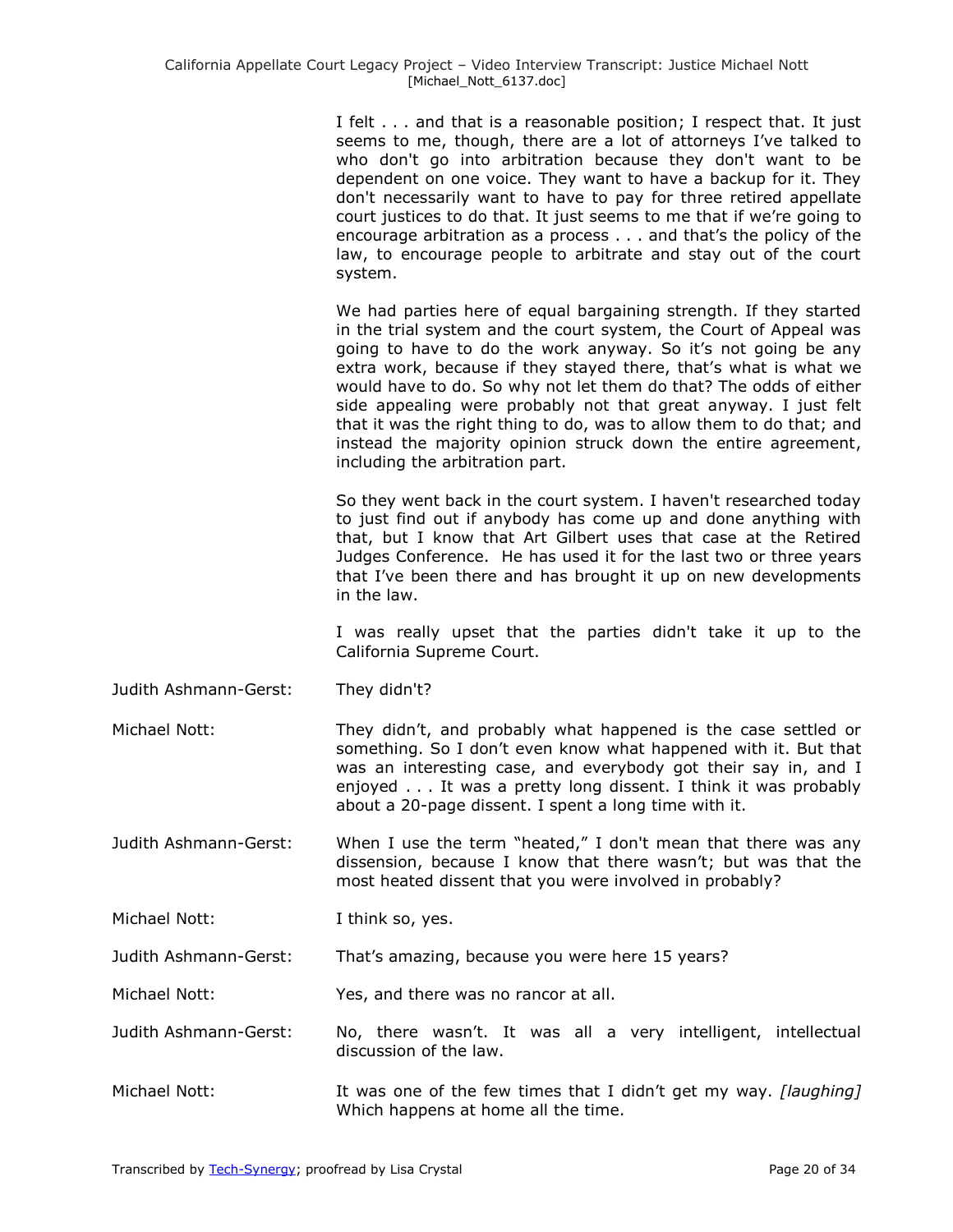| Judith Ashmann-Gerst: | [Laughing] That's why we come here. People are nice to us here.                                                                                                                                                                                                                                                                                                                                                                                                                                                                                                                                                                                                                                                                                                                                                                                |
|-----------------------|------------------------------------------------------------------------------------------------------------------------------------------------------------------------------------------------------------------------------------------------------------------------------------------------------------------------------------------------------------------------------------------------------------------------------------------------------------------------------------------------------------------------------------------------------------------------------------------------------------------------------------------------------------------------------------------------------------------------------------------------------------------------------------------------------------------------------------------------|
| Michael Nott:         | That's right. Sharon says, "Oh, the prince is home."                                                                                                                                                                                                                                                                                                                                                                                                                                                                                                                                                                                                                                                                                                                                                                                           |
| Judith Ashmann-Gerst: | Any other cases that really stand out in your mind that you would<br>like to talk about today?                                                                                                                                                                                                                                                                                                                                                                                                                                                                                                                                                                                                                                                                                                                                                 |
| (00:55:02)            |                                                                                                                                                                                                                                                                                                                                                                                                                                                                                                                                                                                                                                                                                                                                                                                                                                                |
| Michael Nott:         | Are we talking about cases I authored? Well, I liked your case,<br>that R J Reynolds case.                                                                                                                                                                                                                                                                                                                                                                                                                                                                                                                                                                                                                                                                                                                                                     |
| Judith Ashmann-Gerst: | The tobacco case. The federal preemption case.                                                                                                                                                                                                                                                                                                                                                                                                                                                                                                                                                                                                                                                                                                                                                                                                 |
| Michael Nott:         | Yes, that was a super case, and vindicated at the end, right?                                                                                                                                                                                                                                                                                                                                                                                                                                                                                                                                                                                                                                                                                                                                                                                  |
| Judith Ashmann-Gerst: | Vindicated by the California Supreme Court, but I think after that<br>there was another U.S. Supreme Court case, and I think that<br>more recently the California Supreme Court has kind of backed<br>away and said there is federal preemption. But that was a very<br>interesting case that wound up settling.                                                                                                                                                                                                                                                                                                                                                                                                                                                                                                                               |
| Michael Nott:         | Right, they did settle it. I had a case called DiLoreto v. Downey. It<br>was sort of interesting; it was under the theory that no good deed<br>goes unpunished. Downey High School decided to have their<br>baseball fence they were selling space on the baseball fence,<br>on the outfield; and I think it was like a \$500 donation and you<br>could put your business aim up, and it was visible to the people in<br>the stands and a fundraiser for the baseball team. So Mr.<br>DiLoreto, who had been a big booster of the high school, wanted<br>to put up the Ten Commandments. And when the school saw that,<br>they said, "No, you can't do that because somebody is going to<br>get upset that we're favoring the Judeo-Christian religions and<br>excluding theirs, and we will probably get sued over it, so we can't<br>do it." |
|                       | And he was adamant that they should, and so he filed suit against<br>them to do that. So as a result of that, the high school took down<br>all the signs that they had rented out and gave all the money back<br>to the other boosters and then were involved in this litigation, and<br>it wound up being a tremendous expense to the school.                                                                                                                                                                                                                                                                                                                                                                                                                                                                                                 |
|                       | We upheld the trial court decision that Mr. DiLoreto was wrong-<br>that the school had the absolute right, and the school district, to<br>prohibit anything that looked like religious sponsorship of some<br>sort.                                                                                                                                                                                                                                                                                                                                                                                                                                                                                                                                                                                                                            |
|                       | So that case went all the way up. It went to the California<br>Supreme Court and clear up to the U.S. Supreme Court, and it<br>cost the school district an absolute fortune to do that. So this one<br>little idea to raise \$4,000, \$5,000 got turned right on its head and                                                                                                                                                                                                                                                                                                                                                                                                                                                                                                                                                                  |

cost them a lot of money.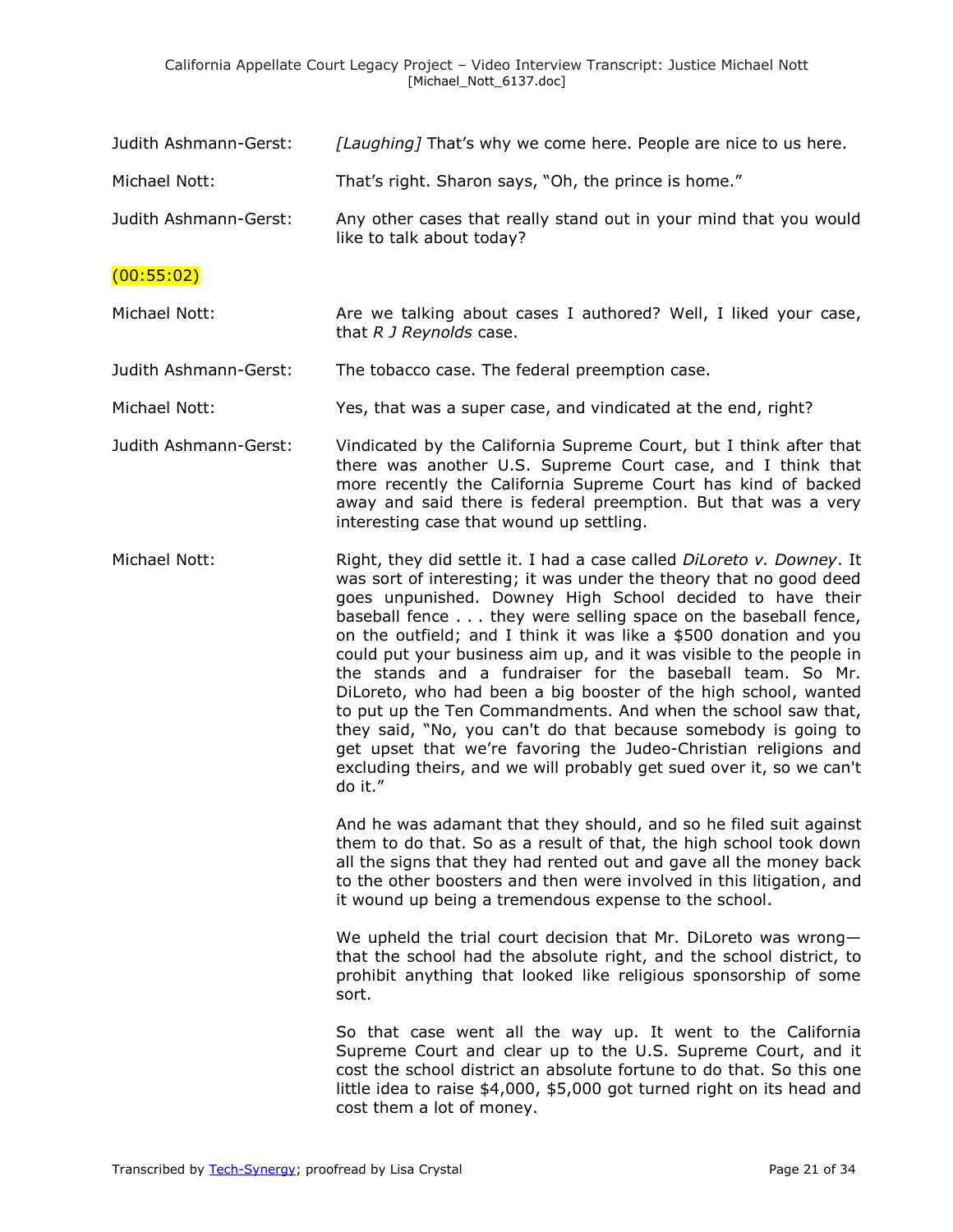That was an interesting case.

Judith Ashmann-Gerst: Sounds like that, right.

Michael Nott: There was another one we did. I don't know if you remember it, but the issue was whether . . . it came up as a class action, I think, and it was for overtime on wages. The question was whether or not supervisors, owners, or the board of directors could be individually liable for overtime that was unpaid, for corporate overtime.

> We held "no" in that case in the petition. I think it was just affirmed. I can't remember if they took it over or not, but we were affirmed in the end on that. I thought that was a big-deal case. That's about all I remember.

- Judith Ashmann-Gerst: I don't have any other specific ones other than those. So it's obvious from talking to you that you loved your work as a trial judge and loved your work on the Court of Appeal. But then you decided to retire and go into private judging. Can you talk about that decision a little bit?
- Michael Nott: It was sort of a tough decision. Let's see here, how can I start this? I had a situation arise in my life in about 1993 where my daughter, my youngest child, was having some very serious problems being a student and being a good daughter and was involved with the wrong people, and we went through a very difficult series of things with her. And as a result, I just got her out of the area, and I moved her and her mother, my wife Ann at that time, to Idaho. I went up there and actually commuted back about every other week. I would be in Idaho a week and back here a week. It worked out okay for me; I was able to do that schedule. But my daughter never did really . . . it didn't benefit. She just found a better class of bad people to run around with.

And my wife passed away in 1994 suddenly. I woke up one morning and she'd passed away during the night. So at that point I couldn't make the commute because there was nobody there to watch my daughter, who was yet to be 18. So I moved back to California on a full-time basis and she wound up having a child and not able to care for the child.

 $(01:00:06)$ 

So we've taken him and raised him, and it was something I wasn't really counting on when I made the decision to be a judge, because I'd provided for my other son's education and thought I was able to handle all that. So having a new child to raise sort of put a different spin on things. And at the same time I remarried; I married my college sweetheart, who lost her husband. And we were pinned at one time at Occidental, and she told me to go away and grow up. So 33 years later I show up and she said,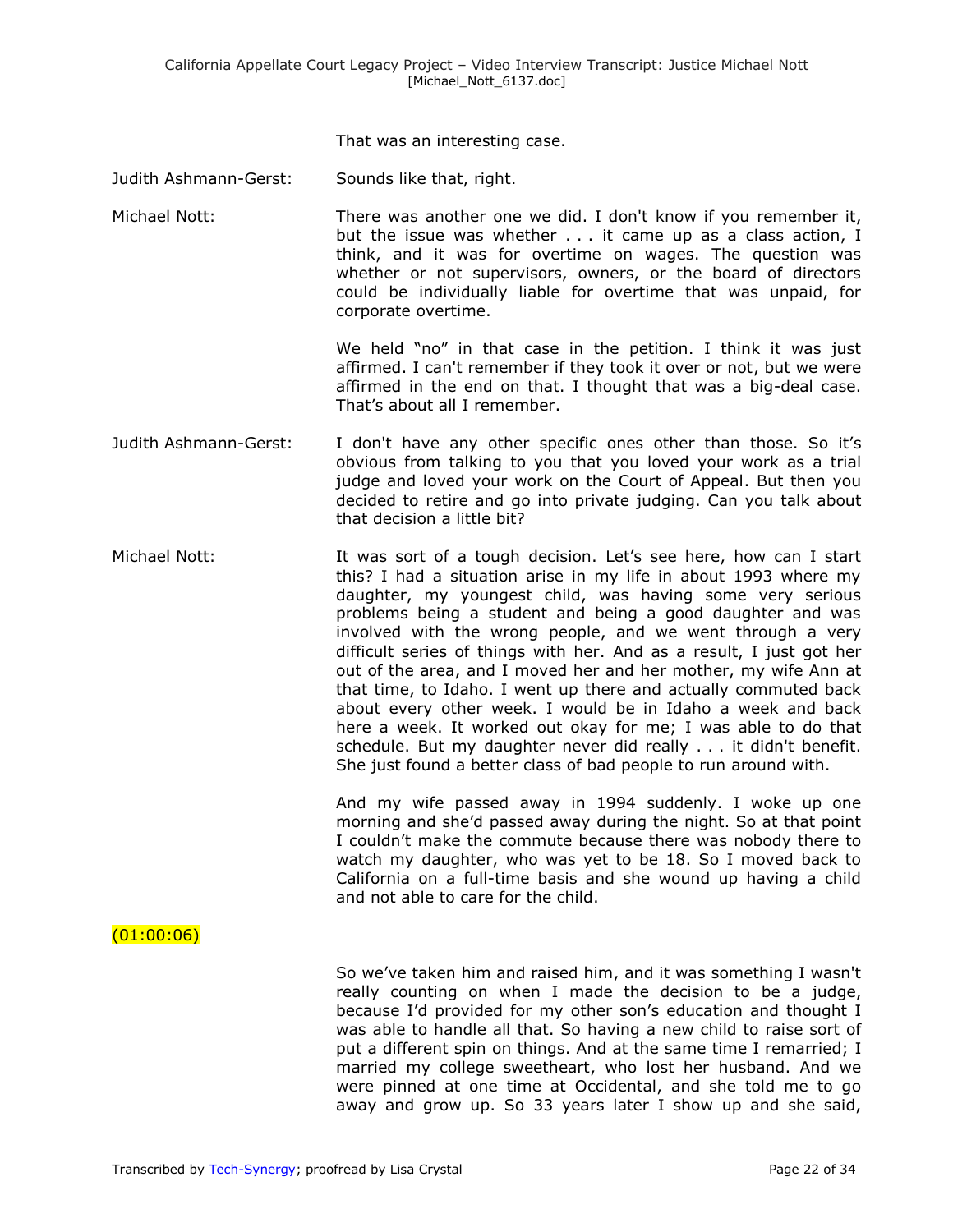"Well, you're still not grown up, but better." And she has been a very good sport on this, in taking our grandchild in.

And I knew that I was going to have to do something to create some more income for his college education. So I made the difficult decision to leave in 2005 and go do some private judging and play a little golf when I had a chance.

Judith Ashmann-Gerst: What are the pros and cons in private judging, for you, anyway?

Michael Nott: I enjoy it because I always enjoyed working with attorneys. I like attorneys. Most attorneys, I think, are really interesting people to be around. I have been doing arbitrations, mediations, discovery disputes. Discovery disputes are where you see the worst of it, when the attorneys are like oil and water and for some reason they just can't get along. It may be one fault or may be both their faults; or it may be just that their personalities clash and they just can't do it. But on the others, the arbitrations and the mediations, the attorneys are generally very cooperative, I found.

> Like I say, I enjoyed working with them. I think that mediations are truly an art form. I mean, everyone is so different; the personalities are different. But what I found is that the parties have to be able to tell their stories, and you've got to be very careful. As a judge you're trained to make decisions. Sometimes the trial judge has to make them on the spot, as you know. You've got to make calls during a major trial on evidentiary rulings or objections right on the spot, and rarely do you have time to say, "Time out; I'll go take 30 minutes and look that up." You've just got too much pressure to get done to do that.

> So for better or for worse, you have to make your decision. One of the things I have learned is you can't show the parties that you're favoring one side or the other. Their position right off the back, you have to listen all the way through and then gently work into things and think of "Have you considered  $\ldots$ " rather than saying, "Well, this is the way I see it."

> At the end of the day, sometimes when you're a long ways away, the attorneys are generally going to want to hear from you on how you feel the case is going to come out, or how the particular issue is going to come out. If they ask that, then I give it; but I have learned not to just blurt it out or do that.

> I have learned also—not that I've ever done this, but I knew going in—I never wanted to embarrass an attorney in front of a client. So I do something to get the attorney outside and talk tough or talk turkey outside the range of the client, so the client couldn't hear that. It's definitely an art form. It's hard work, I think. I appreciate these guys that are top mediators. I appreciate their skills; it's really something.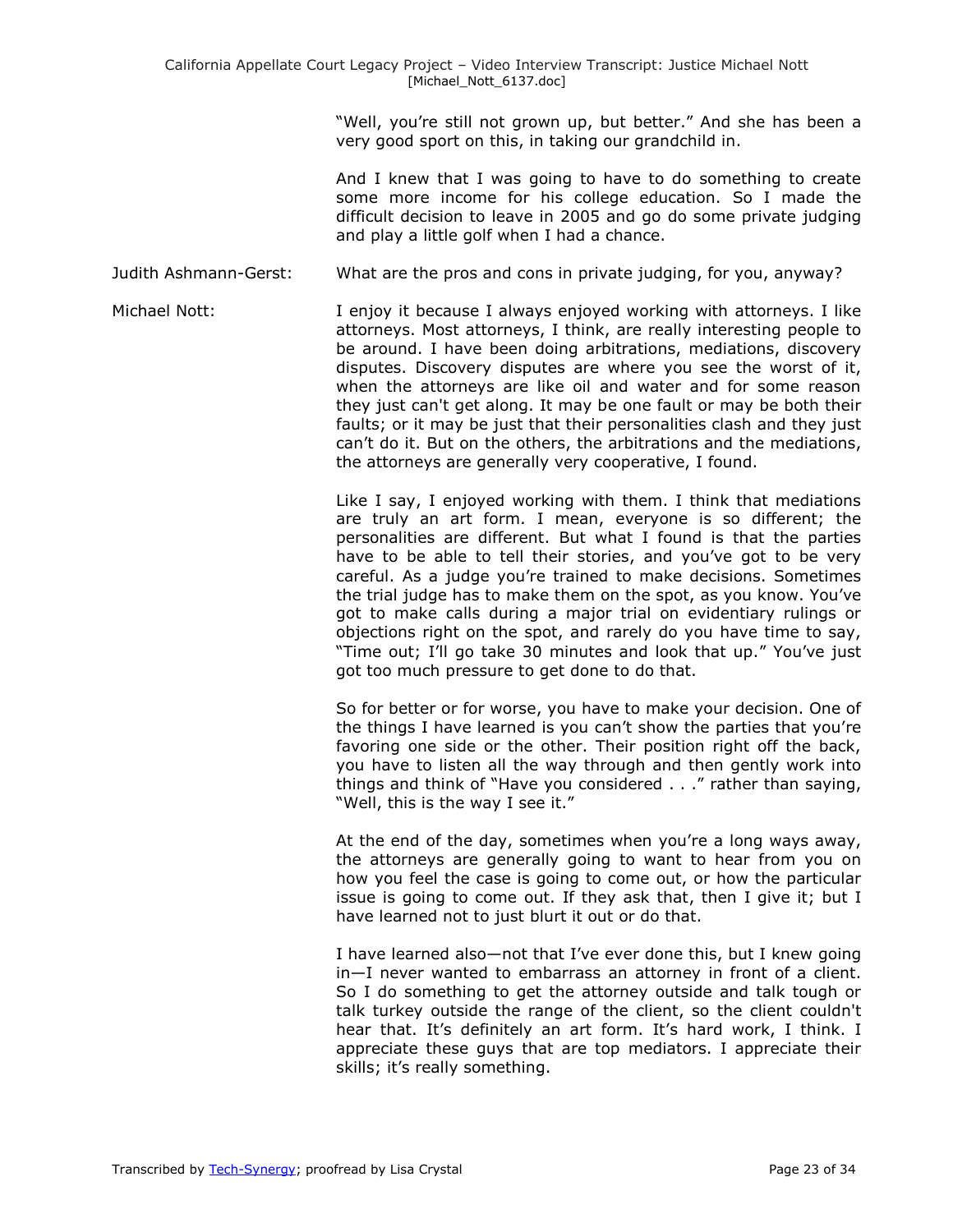But I still enjoy doing it, and I love doing the arbitrations because I can make a decision. That's one of the first things . . . all the groups that I interviewed with: "Are you going to do arbitrations?" Because a lot of mediators don't want to do that; they don't want to offend anybody. They don't want to have to make a decision on their own at the end, and they're concerned that the person might possibly never come back again.

My view is if I give you a reasoned decision and you don't like it, and you don't ever use me again, that's up to you; but I'm not going to worry about it, because I have faith that I can make enough good decisions that it's okay. I tend to do a lot of arbitrations now in the work, and I still enjoy it.

- Judith Ashmann-Gerst: Any negatives?
- Michael Nott: Yes, not being here with you. That's the negative. I mean, I would have done this job but had it not been for taking Aaron in, I would have just done this the rest of my life, until I couldn't practice anymore.
- Judith Ashmann-Gerst: Your time is not your own as a mediator. Here at work we can leave at 4:00, 4:30, take whatever with us we need to do and you do it at home or whenever; but your time is your own, you have your own schedule. As a mediator you're in the middle of a mediation and it's six at night and they're getting close; you can't leave. So whatever plans you had, that's it.

### (01:05:00)

Michael Nott: You're right, and one of the key features that I have heard of for the great mediators is that they are bulldogs; they will not let go until that case is . . . the people leave to the elevator dragging the mediator behind them, trying to keep everybody in the room and keep talking.

> Yes, you're right. I had two last week before I went back to the SC and Notre Dame game where I saw your husband. And it was scheduled to be three hours, from six in the evening until nine, and we finished at 1:00.

And the day before that I had one that started at 10; it was supposed to go until 2 and went until 7. So it does happen that way. Either an arbitration or a mediation can all of a sudden blow up and stretch out—and that's par, that goes with the territory. That's okay. But you're right. I had the perfect job and let it go away. I gave it up.

Judith Ashmann-Gerst: As a mediator, though, I'm sure you have a lot of credibility, because not only did you have 20 years on the bench, you had 20 years in private practice; so you must have a lot of credibility.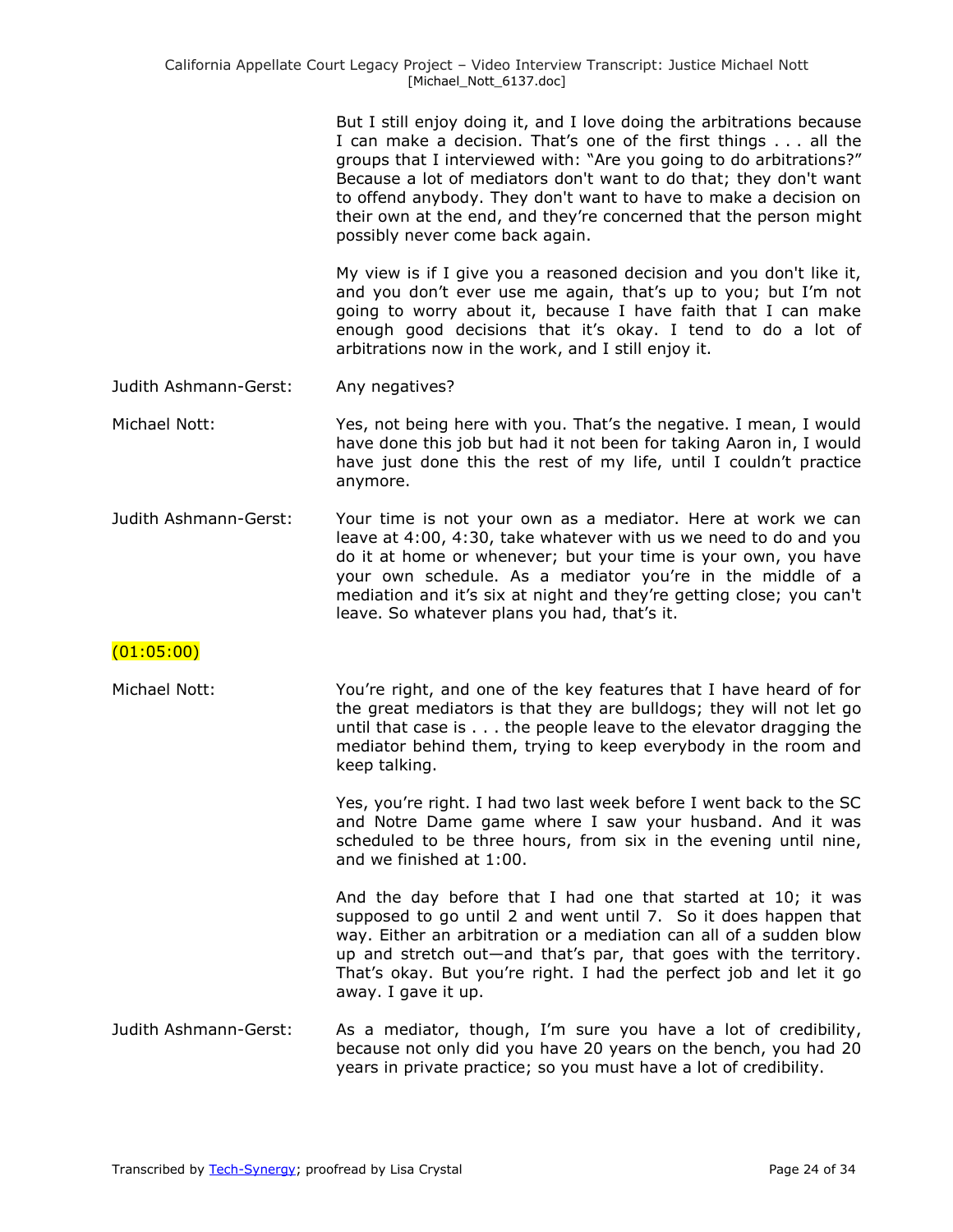| Michael Nott: | It's a good pedigree to have. One of the bad things, though, is<br>that nobody knows except for the law firms that do a lot of<br>appellate work, the rest of the planet doesn't know who you are.<br>One of the things that's sort of amazing in the newspaper articles<br>is when they talk about an appellate court decision, they say "An<br>appellate court in Los Angeles did such," and they never mention<br>names. |
|---------------|-----------------------------------------------------------------------------------------------------------------------------------------------------------------------------------------------------------------------------------------------------------------------------------------------------------------------------------------------------------------------------------------------------------------------------|
|               | So we're like Teflon in front of the public, but from the attorneys'<br>and a knowledge standpoint it's not like I'm doing high-visibility                                                                                                                                                                                                                                                                                  |

civil cases one after the other with all the major firms in town. And those attorneys—I mean, I've been up here for two generations of attorneys now and so they go, "Who?" [laughing] And they look me up on the website and they say, "Oh, that's a nice pedigree, but we really don't know him yet."

So that's one of the things to overcome, the pros and cons there, whereas these people that are on the trial court—and they come off after planning and doing two years of civil stuff at the end, or however many years—they have a little more leisurely time, I think.

- Judith Ashmann-Gerst: Well, they have a couple years of longevity, but then the generation does change, and the young lawyers come up.
- Michael Nott: And hopefully there's good word of mouth as I do cases. And I've had a lot of repeats, and so it seems to be working out. And I hope I get to the point where I could work five days a week if I wanted. I don't want to do that; I mean, I'm really happy doing what I'm doing, this in two and three days now. It's just fine, and a little time to do other things.
- Judith Ashmann-Gerst: From when you started as a judge up until the time you retired, did you see a change in the attorneys—their conduct in the courtroom? Everyone talks about the lack of civility now.
- Michael Nott: I didn't notice it from the bench as far as being deferential or anything. I hadn't noticed that when I was on the Court of Appeal. No, I wouldn't say that. Now, it's been my experience that the attorneys that come before me in the mediations or arbitrations are about the same as the others. I've had very few instances of rancor, and the ones I have had have been from attorneys that were old enough to know better. So it hasn't been the new ones in particular. Like I said, I've really enjoyed being able to meet with attorneys and do this again. I do enjoy it.
- Judith Ashmann-Gerst: The fun part about being a trial judge was dealing with the lawyers on a day-to-day basis and really on a one-to-one basis. You could always take them in chambers and sit them down and talk to them. On the Court of Appeal you don't have that ability; you only see the lawyers once a month, unless you go to a bar function.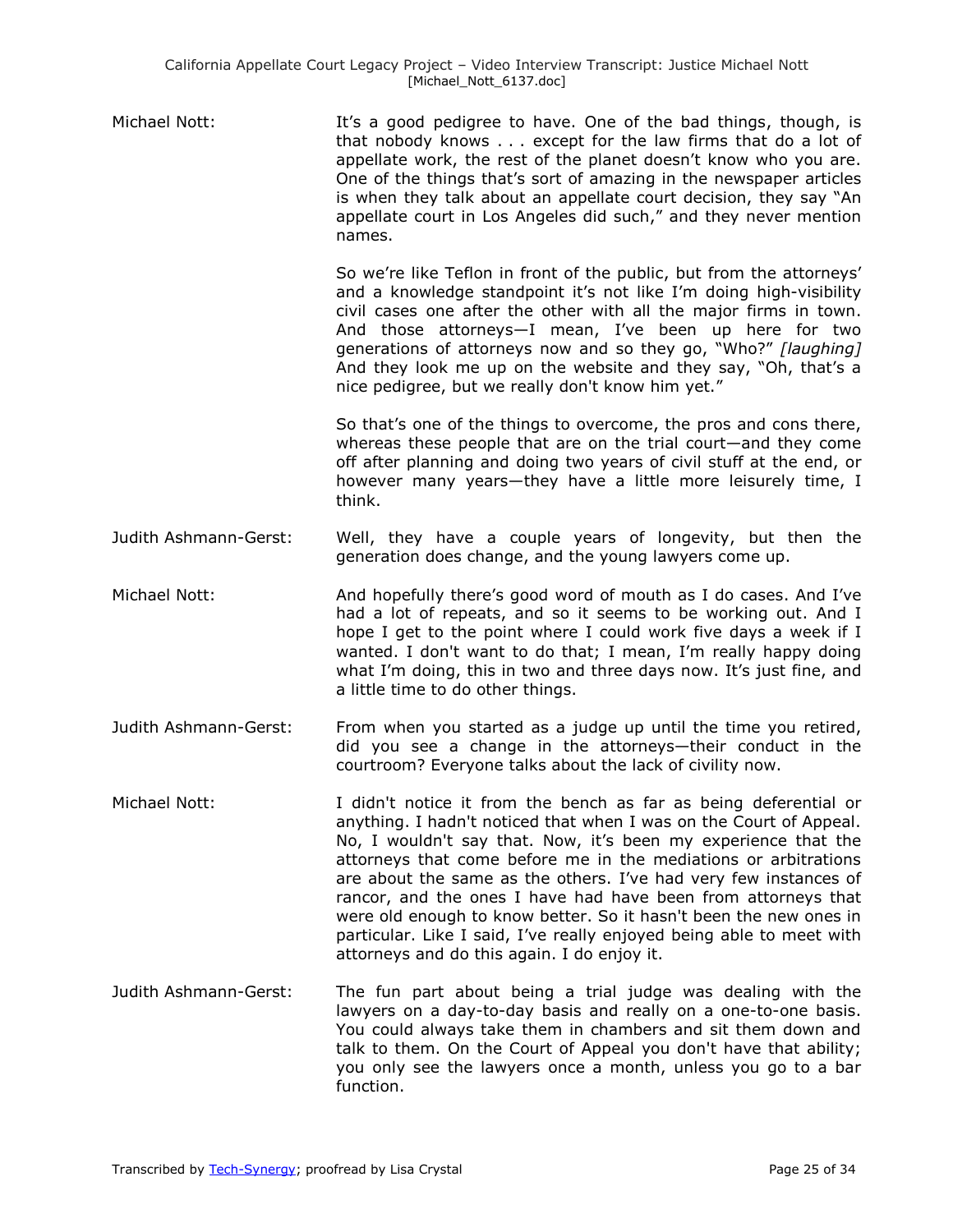| Michael Nott:         | Exactly.                                                                                                                                                                                                                                                                                                                                                                                                                                                                                 |
|-----------------------|------------------------------------------------------------------------------------------------------------------------------------------------------------------------------------------------------------------------------------------------------------------------------------------------------------------------------------------------------------------------------------------------------------------------------------------------------------------------------------------|
| Judith Ashmann-Gerst: | From the trial court to the Court of Appeal did you see any<br>difference in the quality of lawyering, or now back into the private<br>sector?                                                                                                                                                                                                                                                                                                                                           |
| Michael Nott:         | One thing I noticed on the Court of Appeal was when you read a<br>brief you knew without even looking at the front page-because a<br>lot of times I didn't look at the front page and even see who the<br>law firm was or pay attention to that until after I'd actually read<br>it-I could tell who the appellate specialists were from reading the<br>briefs as opposed to the trial lawyer just doing it himself or herself<br>without any assistance. I mean, that was easy to spot. |
|                       | One of the things I've always given as advice at various bar<br>meetings and things is if you have a big case, consider hiring an<br>appellate specialist to help you do it. And if not to do the whole<br>thing, at least to review your work and tell you what you're<br>doing-whether you have weak points or strong points and<br>organize it stylistically, because you need that help on a major<br>case in particular, and not be greedy and just try and do it on<br>your own.   |
| (01:10:18)            |                                                                                                                                                                                                                                                                                                                                                                                                                                                                                          |
| Judith Ashmann-Gerst: | Don't forget the standard of review and setting your brief up in<br>accordance with the standard of review, right?                                                                                                                                                                                                                                                                                                                                                                       |
| Michael Nott:         | Exactly. All those things. And we know who the specialists are,<br>and like I say, you could rip all the covers off the title pages and<br>you would still know who's doing the work. At the mediation level<br>on some of the smaller cases I've had, I've seen what I think is<br>not very good lawyering, even at the mediation level.                                                                                                                                                |
|                       | The quality of the brief that I got or didn't get that I should have<br>gotten, or the quality of drafting of complaints, summary<br>judgment motions, and things like that that I might have had to<br>review left something to be desired; but it seemed like that<br>happened mostly on the smaller end and smaller scale.                                                                                                                                                            |
|                       | The bigger cases that I've had, the multimillion-dollar cases, it<br>seems like there has always been good lawyering. On the<br>mediations, we get more than one lawyer in there. There may be<br>two to three from one law firm and one or more adjusters from<br>defense counsel on one side. I may wind up with two or three<br>rooms of different people around-maybe 15, 20 people involved<br>in a case.                                                                           |
| Judith Ashmann-Gerst: | Are adjusters digging their heels in more than they did in the<br>past?                                                                                                                                                                                                                                                                                                                                                                                                                  |
| Michael Nott:         | Seems to right now, yeah, I would say so. Some of the offers I've<br>seen I thought were extremely low, and they know how to grind.                                                                                                                                                                                                                                                                                                                                                      |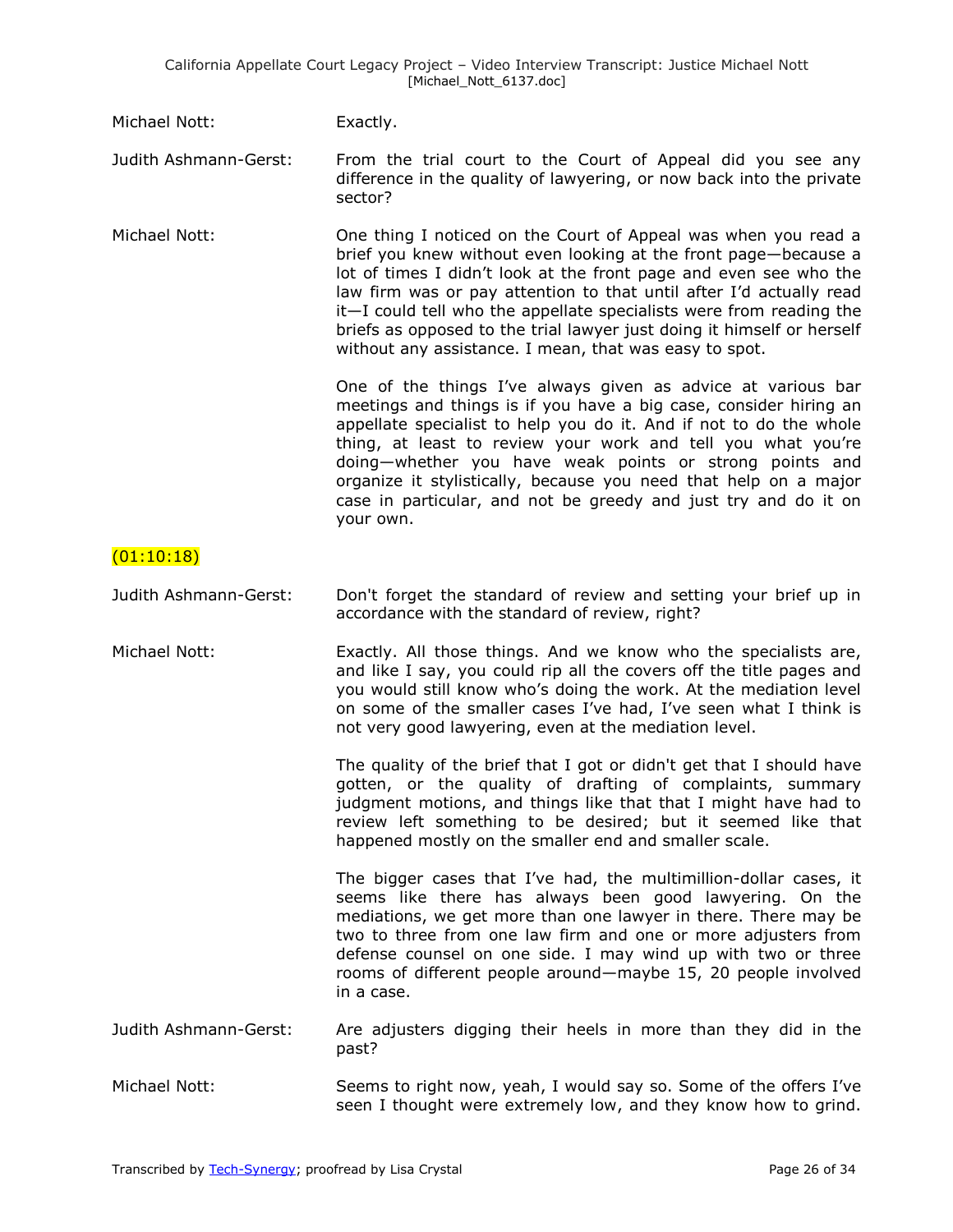The adjusters have done more cases than me. They're doing one or two every day. They're just bang, bang, from one to the other. So they get a read on people and they get an idea on what they're really going to come down to, and sometimes they really do try and lowball.

I've also seen the other, that in the real serious cases—we've got a death or a spinal injury or something like that—their evaluation of the case sometimes is not all that far off from what I think. And as I mentioned, sometimes I get an idea on value within the first two hours; I sort of get an idea where the parties are going to wind up and what's a reasonable offer and reasonable demand. And if you can get that, if you can get a reasonable offer and a reasonable demand, then you get in settlement range and the odds are you're going to settle it.

The other thing I've learned is not to go to bed at night staring at the ceiling if I didn't settle a case, wondering what I could have done better. Because what I've learned is, a lot of times those cases just simply aren't ready at that particular moment. But you know, over 90 percent of the cases settle, so they're going to settle at some point.

So sometimes the process in mediation is to get the parties from a million dollars and zero to some reasonable range and get them talking; and you may need a second mediation or it may happen within two or three days. I do a lot of follow-up, as do just practically every other mediator I know.

The next day I'll e-mail everybody and I'll keep on the phone and say, "What about this, what about that, do you want a mediator's proposal?," in which I might actually outline the case and give a range or a number based on various criteria so that they can actually explain to their carrier why I'm doing this and what dangers I see in the case.

So sometimes I'll settle a case, and it might be three or fours days later; but if you keep at it, sometimes that happens. So it's hard work.

- Judith Ashmann-Gerst: Sounds like it. You just mentioned that you don't stay awake at night wondering about why you couldn't settle a case. As a trial judge or a Court of Appeal judge, did you stay awake at night ever, or are there even cases now that bother you?
- Michael Nott: Yes, there are several. I wasn't the author on either one; they're both criminal cases. And there was one that I think it was Justice Fukuto had. It involved a young man who was driving a car with a friend and the friend asked to stop at this hardware store and wait for him.

The friend goes in the store and comes back out and says, "Let's go and get out of here; I just shot a guy." What he's done is he's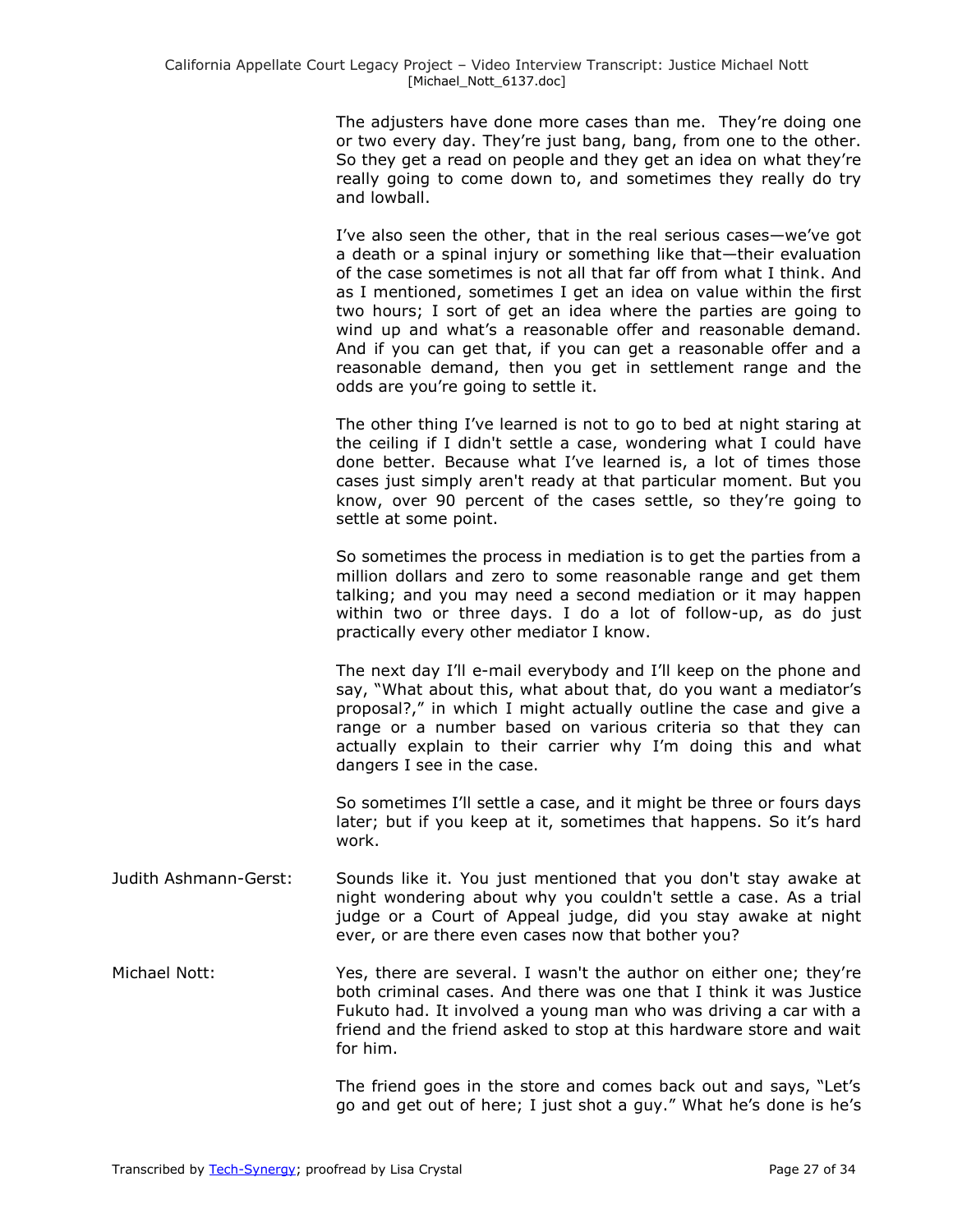committed robbery and killed the clerk. The driver on hearing this drives the guy to where he wants, and then later he goes and turns himself into the police, gets charged with first-degree murder as an aider and abettor, and is sentenced. It came up to us, and all of this was in front of the jury, and the jury bound against him. And it bothered me to this day that we affirmed it, but it bothered to no end because it just seemed to me like he wouldn't have turned himself in had he not been telling the truth.

## $(01:15:23)$

I'm still not clear as to why they charged him with first degree in that situation under the felony murder law, aiding and abetting. So that case really bothered me.

Then there was a second murder case. I think it had happened in Torrance, and this was like my first year here. The defendant worked in the construction industry and made very good money. The victim in this case was a homosexual drug seller, high end though. Not on the street; I'm talking about a nice home and everything, and he had lots of nice friends. And he was found dead; I believe he was shot to death. I can't remember how he got there, but I think he was shot to death, and there was a glass on the counter that had a fingerprint on it and it matched up with the construction worker.

He had made some comment, I forget about . . . "I had to kill that guy" or do something. He'd made some comment at work, and he got convicted on that, first-degree murder. And he had plenty of money, so robbery wasn't the motive for him, although money was missing evidently at this time. It just sort of bothered me. I didn't see where I was convinced that he had the motive to kill the person even though he might have been there. It was like that movie; there was a movie like that with Harrison Ford, I think where Harrison Ford was a district attorney and another female DA was found dead and his fingerprint was there. I forgot the name of it. It'll come to me.

Anyway, that case bothered me to the end that I wasn't sure we had the right person. There is always that danger. The other thing that bothers me and I'm having sort of a difficult time thinking about: the death penalty in this state. I have always been a big proponent in the death penalty, but not the way we're doing it. I just don't see-

Judith Ashmann-Gerst: Not when it takes 20, 25 years—

Michael Nott: Or more. The three people that I have that are on death row are still there, and it's been over 20 years for each one of them. It seems to me for the death penalty to be effective it has to be administered within three or four years of the event. I know you have to make sure you have the right person—that's a key—but you can do that within three or four years. It doesn't take 20-plus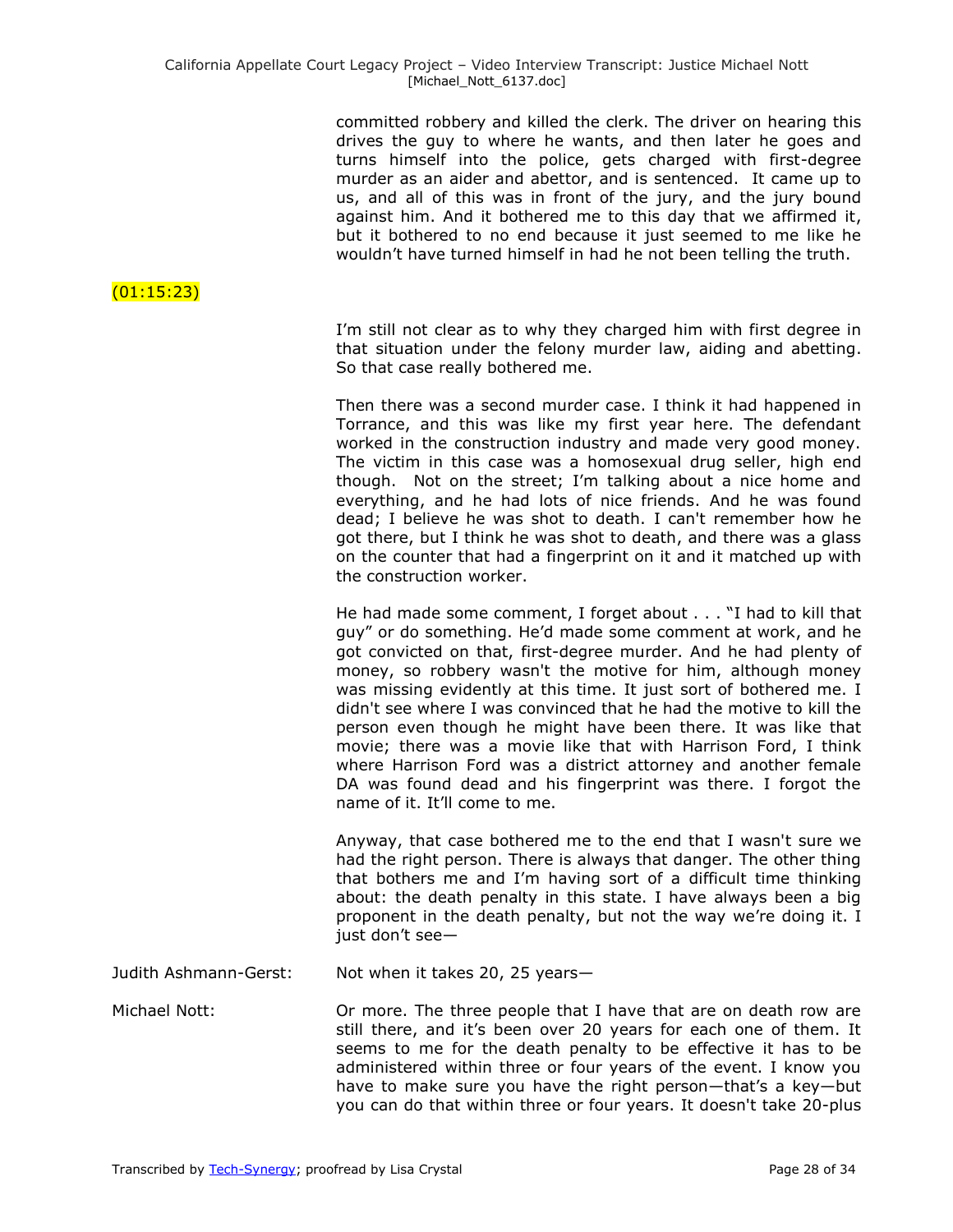years. So the system is broken for us to have over 600 people on death row, and execute somebody once every two or three years is not doing the trick. I mean, Florida and Texas seem to do it very quickly down there; maybe they're making some mistakes or maybe not, but they aren't as laborious about it as we are in California.

I just think the way the system is, it's a joke. I mean, why we are bothering doing this and going through this exercise in futility. We would be better off just putting them in life without possibility of parole and be done with it, it seems like. I'm having a tough time with that issue.

- Judith Ashmann-Gerst: Going back a little bit, you mentioned just briefly you and Sharon, and that you were pinned in college and you broke up and went your separate ways. How did you wind up getting back together?
- Michael Nott: It was just a fluke.
- Judith Ashmann-Gerst: You've got a lot of fluky things. *[laughing]*
- Michael Nott: *[Laughing]* Yeah, somebody says something, I do it; sometimes it works out and sometimes it doesn't. Patti Kitching was on the Court of Appeal, and still is, as you know; a delightful lady, and we went out to lunch one day and we were talking about something. She looked at me and said, "You really don't remember me, do you?" And I said, "What do you mean I don't remember you? I know that you're one of my best friend's wife's cousins."

And she says, "No, that's not the relationship." She says, "When you were in college you were dating Sharon; she was my best friend, and she set me up with one of your fraternity brothers and we double-dated."

I said, "I have no memory of that." So she said, "Have you talked to Sharon?" and I said, "I haven't talked to her in 25 years probably, but she called me when I was appointed to the municipal court and congratulated me. That telephone conversation lasted about four or five minutes and that was it, and that was in 1985, I guess."

And she said, "Well, it sounds like you owe her a call." And so I called—and I thought that she gave me the number—and I did call just to see how she was doing and found out that her husband had passed away. So we got together and met for coffee, and that was about it. It was a ballgame. Prequalified.

### $(01:20:13)$

| Judith Ashmann-Gerst: | [Laughing] How long after that did you get married? |
|-----------------------|-----------------------------------------------------|
| Michael Nott:         | I'm trying to remember how long that was.           |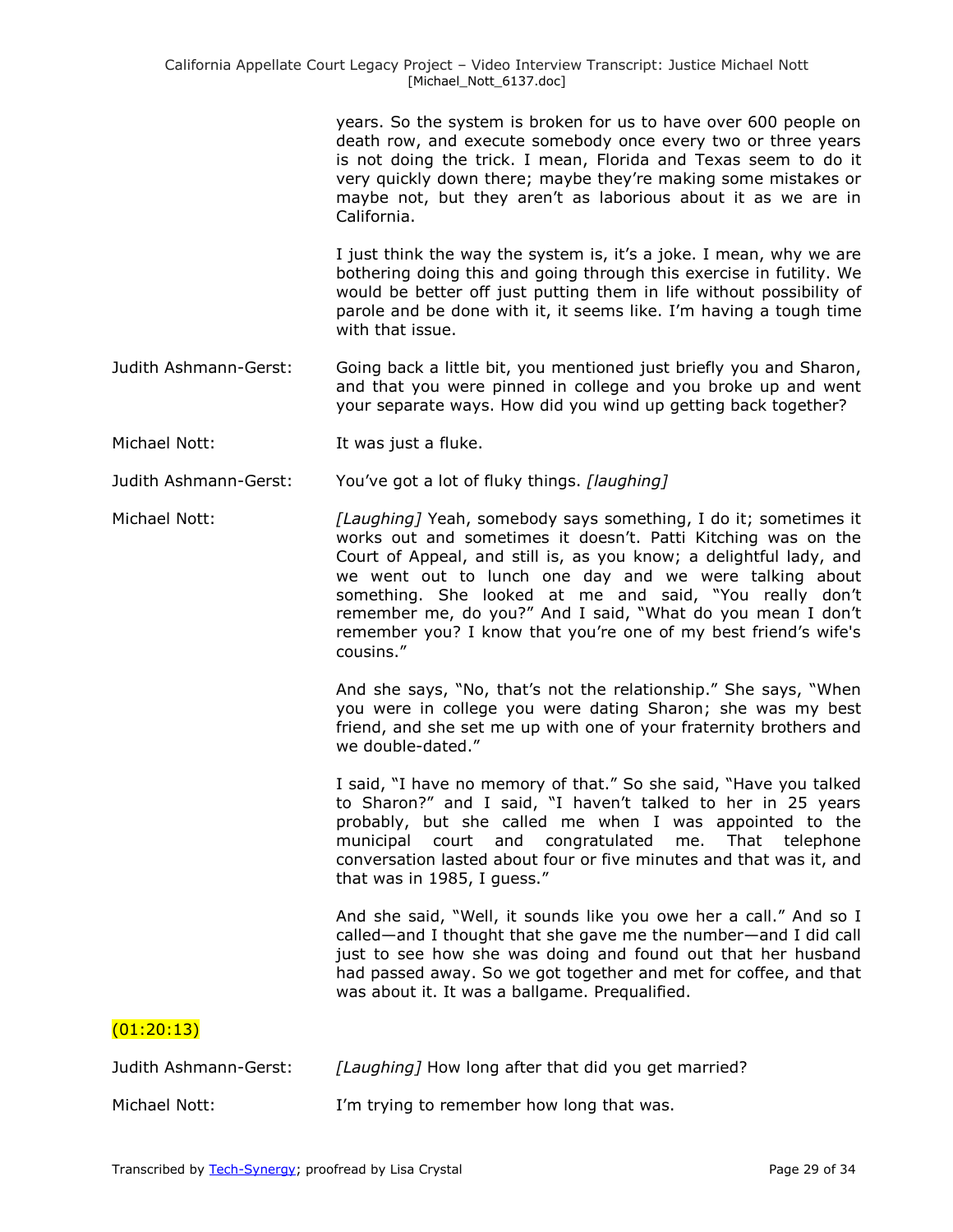Judith Ashmann-Gerst: I know she'd remember if I asked her.

Michael Nott: I think it was a little over a year.

Judith Ashmann-Gerst: You knew each other from college, right?

- Michael Nott: We waited for other reasons beyond that. I mean, my wife had passed away, and so it was some time after that, but not very long. I knew the first night. She didn't but she claims she didn't. I did.
- Judith Ashmann-Gerst: She was a teacher?

Michael Nott: She's a kindergarten teacher.

Judith Ashmann-Gerst: For many years and just retired recently?

- Michael Nott: Just recently retired. I really admired what she did. I admire all teachers, but in particular somebody who can handle 35 five- and six-year-olds, a third of whom can't speak English, has got to be some kind of person in life.
- Judith Ashmann-Gerst: She was working really hard. She would work at home every night putting together projects?
- Michael Nott: Incredible hours. She was driven. She was Teacher of the Year in their district, and I can see why. If you went into her room it looked like an explosion of colors. I mean, there was almost visual overload in that room. I mean, she just did wonderful work, but she paid the price. She was up until all hours of the night doing it, and she didn't get home until a lot of times 6:00 or 6:30 and maybe sometimes later. She worked really hard. I was really glad for her to be able to retire.
- Judith Ashmann-Gerst: But then she started serving as the contractor on the remodel of your home? *[laughing]*
- Michael Nott: Yeah, *The Money Pit*—the movie with Tom Hanks and Shelley Long. Yeah, we had the money pit; we had our own version of it. We've remodeled for like a year and a half, it seemed like, and she did a great job though. It came out well. If I could just pay for it I'd be happy.
- Judith Ashmann-Gerst: That's what the private judging is for. *[laughing]* I know you're a huge sports fan, and when you were still on this division, we often went to lunch as a group—you, me, Justice Mallano, and Justice Boren. And I had to make a point of reading the sports pages every morning if I wanted to be included in the conversation. *[laughing]*

Michael Nott: True, yes.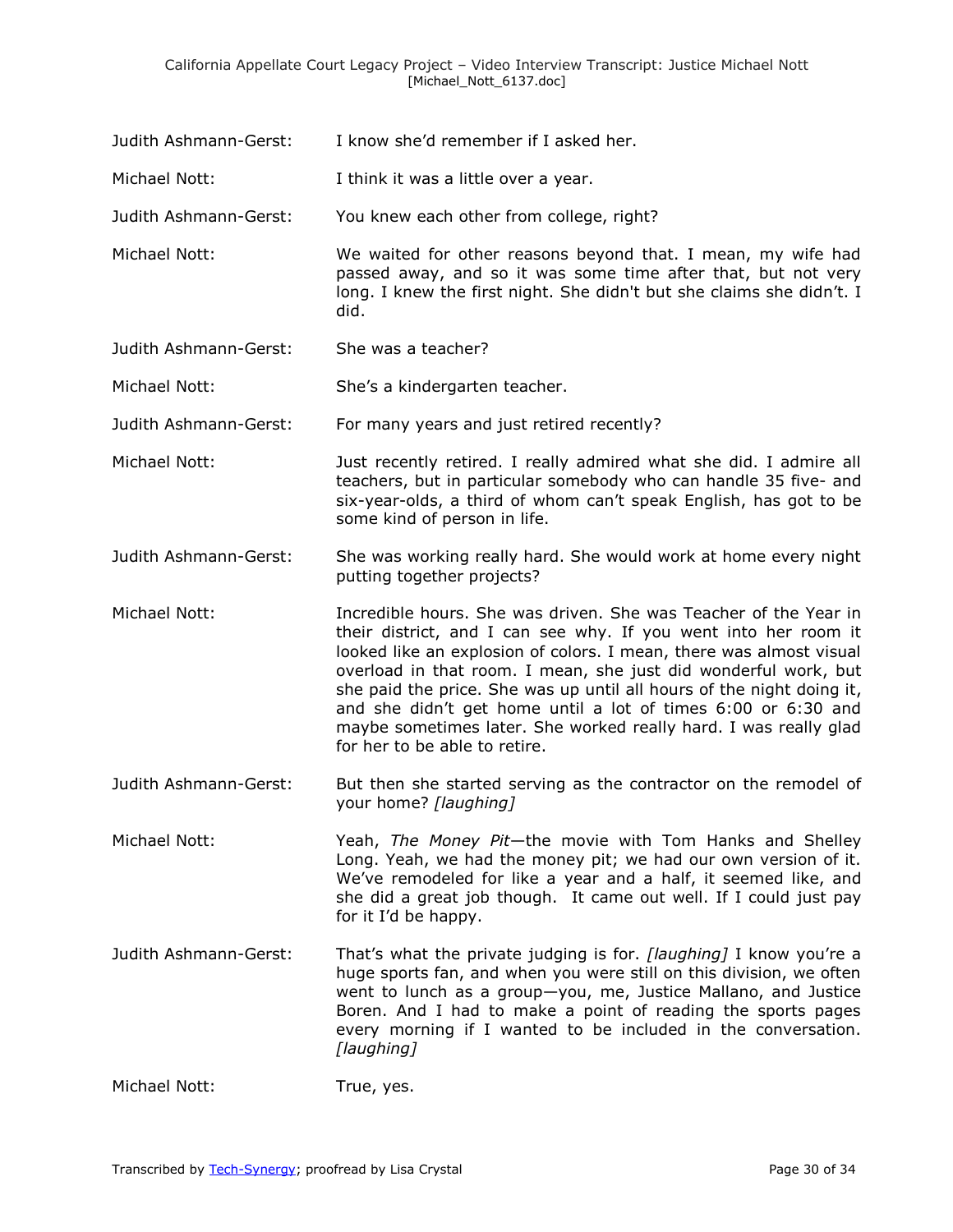Judith Ashmann-Gerst: And also you and Justice Boren were absolute experts on movie trivia.

Michael Nott: And that's something we had a lot of fun doing together, is trying to remember some piece of minutiae. I know I'd sort of go into a shell and avoid all conversations until I could come up with it. My dad taught me a trick on that. He said, "You just put the face in your mind and start going through the alphabet."

Judith Ashmann-Gerst: Very good!

Michael Nott: **And pretty soon he said, "You'll start excluding letters and you'll** be down to a certain few letter, then it'll come to you."

Judith Ashmann-Gerst: *[Laughing]* That was good advice.

Michael Nott: Yes, Justice Boren I had a lot of fun with. He had that big trivia book in his chambers, and so at the end of the lunch hour if we hadn't figured it out we would run and get it.

Judith Ashmann-Gerst: You never told us that. *[laughing]* You guys cheated.

And you love SC football?

- Michael Nott: USC football is in sort of this renaissance. I went through some lean years where they were just mediocre, and now Pete has done a great job on putting the program on track. And they're a lot of fun to watch.
- Judith Ashmann-Gerst: You just got back from Notre Dame?
- Michael Nott: Got back from Notre Dame, where I mentioned I saw your son Michael and your husband Bob, which was amazing. I had their cell-phone numbers, as I told you, and I called and Michael's didn't get service and Bob's wasn't answered. Then we were sort of standing at the north end of the stadium, and Chris and I drinking a Coke, and guess who walks right up? They were just headed our direction; would have run right over us if they hadn't seen us.

Judith Ashmann-Gerst: That's amazing, with all those people there.

Michael Nott: With 100,000 people.

Judith Ashmann-Gerst: You go to pretty much all the games, the home games? You travel sometimes?

Michael Nott: I don't travel too much. I've gone to some of the Arizona games. I really want to go up and see Cal. The new Stanford stadium I understand is nice too. One of these days I'll do that, but it's just sort of hard. My mom is in an assisted-care facility, but I hate to be gone too far away all the time from her. She does have some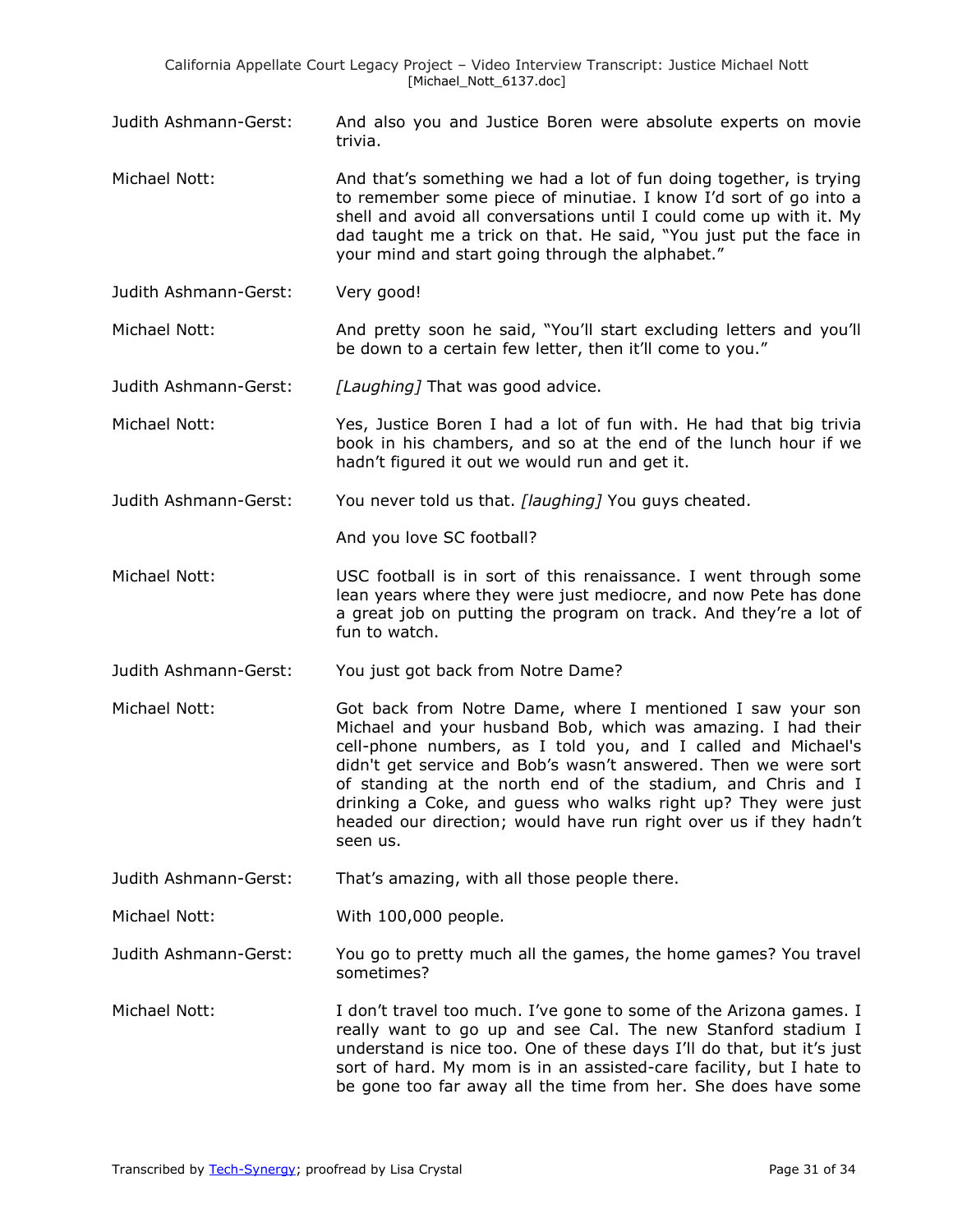|                       | California Appellate Court Legacy Project - Video Interview Transcript: Justice Michael Nott<br>[Michael_Nott_6137.doc]                                                                                                                                                                                                                                                                                                                                                                                                                                                                                                                                                                                                                                                                                                                                      |
|-----------------------|--------------------------------------------------------------------------------------------------------------------------------------------------------------------------------------------------------------------------------------------------------------------------------------------------------------------------------------------------------------------------------------------------------------------------------------------------------------------------------------------------------------------------------------------------------------------------------------------------------------------------------------------------------------------------------------------------------------------------------------------------------------------------------------------------------------------------------------------------------------|
|                       | needs sometimes. And then Aaron has sporting events and things<br>on the weekends, basketball games and things.                                                                                                                                                                                                                                                                                                                                                                                                                                                                                                                                                                                                                                                                                                                                              |
| Judith Ashmann-Gerst: | Pretty soon you'll start taking him with you.                                                                                                                                                                                                                                                                                                                                                                                                                                                                                                                                                                                                                                                                                                                                                                                                                |
| Michael Nott:         | He's been going now. I'm telling you, he likes it. He's a fan; he'll<br>tell you the whole schedule for the rest of the year. And he's<br>paying a lot of attention to it; he really likes it.                                                                                                                                                                                                                                                                                                                                                                                                                                                                                                                                                                                                                                                               |
| Judith Ashmann-Gerst: | Now, let's talk about golf, your real passion. And you're an<br>outstanding golfer too. I know; I've played with you.                                                                                                                                                                                                                                                                                                                                                                                                                                                                                                                                                                                                                                                                                                                                        |
| (01:35:00)            |                                                                                                                                                                                                                                                                                                                                                                                                                                                                                                                                                                                                                                                                                                                                                                                                                                                              |
| Michael Nott:         | Not that outstanding, but I enjoy it. I've come to appreciate the<br>game more and the event more instead of just worrying about<br>scores all the time. As we get older, we lose friends by the<br>wayside that are sometimes our age or even younger, and just all<br>of a sudden, like dear Paul Boland just recently. I mean, what a<br>shock and what a huge blow to the court to lose him; I mean, just<br>virtually overnight. So with that in mind I've come out in the last<br>years I think with a different attitude; instead of trying to be so<br>competitive all the time I'm on the back nine somewhere, just to<br>enjoy the ride, enjoy the flowers, enjoy the God-given beautiful<br>day. And if you hit a bad shot, you hit a bad shot. You know,<br>regroup and go on to the next and not slam a club down or do<br>something like that. |
| Judith Ashmann-Gerst: | You have taken some great trips and played golf and seen some<br>wonderful places. You played when you went back to Notre Dame?                                                                                                                                                                                                                                                                                                                                                                                                                                                                                                                                                                                                                                                                                                                              |
| Michael Nott:         | Yes, we did. We played at Butler National, which is a world-class<br>golf course, and two others. I made a trip to Scotland with Justice<br>David Eagleson. Malcolm Lucas, the Chief Justice, was supposed<br>to go with us and then he had a medical problem-a little cancer<br>scare some time ago—and he couldn't go. But I went with Justice<br>Eagleson and my former law partner, Jack Grisham.                                                                                                                                                                                                                                                                                                                                                                                                                                                        |
|                       | We had just an incredible time. It was one of those trips, too,<br>where you see how bad the weather is in Europe, in European golf<br>sometimes. Every time we put it on the tee something good<br>happened with the weather. If it was raining and the wind was<br>blowing, the rain stopped. If it was just blowing, the wind<br>stopped, and there was brilliant sunshine. We did that for 16<br>days, and it was just a trip I will never forget; it was just<br>wonderful. And I've had some others like that too. You haven't<br>been to Bandon Dunes yet?                                                                                                                                                                                                                                                                                            |
| Judith Ashmann-Gerst: | I haven't, no.                                                                                                                                                                                                                                                                                                                                                                                                                                                                                                                                                                                                                                                                                                                                                                                                                                               |
| Michael Nott:         | That's something you have to carry your clubs or have a<br>caddy, but it's like the courses in Ireland and in Scotland. You'd                                                                                                                                                                                                                                                                                                                                                                                                                                                                                                                                                                                                                                                                                                                                |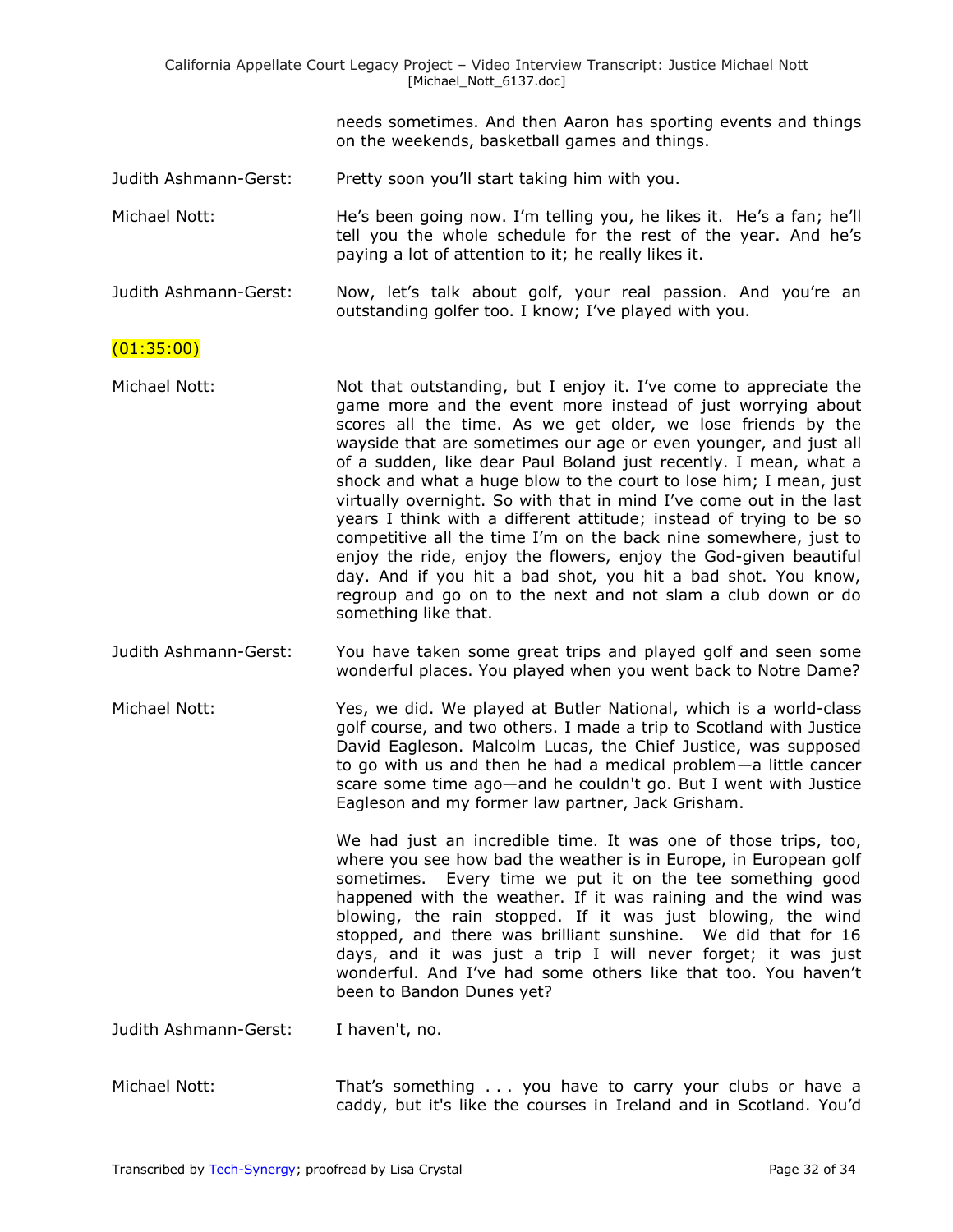love it. I mean, that was a thrilling place to play too. I really enjoyed that.

Judith Ashmann-Gerst: Well, I'm going up to Pebble Beach next week for the first time.

- Michael Nott: You're going to play Spyglass and what else, Poppy Hill; boy, tough duty.
- Judith Ashmann-Gerst: Someone's got to do it. *[laughing]* Okay, are there any other thoughts that come to mind that you want to share with anyone who might be watching this?
- Michael Nott: I think, as I mentioned, I'm so happy that I decided to become a judge. I did a little prep for it, not realizing I was going to be a judge, when I did work on the State Bar Disciplinary Committee and was a primary hearing officer in a few disputes and/or disciplinary action.

From that, not only was it worthwhile to do from the standpoint of putting something back into the system, I found I could make a decision and stick with it and not worry myself to death that the next day, "Oh my god, did I do the right thing?"

So I found I could make a decision. So when the time came for this, it was sort of an easy transition, because I was still doing State Bar things way up to the point where I was appointed to the bench. So I would encourage people, if they have any idea, to get on some sort of a panel that has some form of hearing capacity where you have to make a decision that involves people's lives somehow. See if you can do that. Because I had several friends that were appointed and just hated it—because when they passed away or when they left the court, found stacks of cases and files that have never been decided simply because the people could not make a decision.

So I think it's important to know that you have the ability to do that and be happy about it and not give yourself an ulcer or a heart attack worrying over it; because that's what you have to do. Generally I didn't make—unless I was right in the midst of trial—I didn't make a decision that involved some horrendous amount of money or somebody's life or something unless I ran it by somebody else. I mentioned Art Jean is one, but there are a lot of other judges I respected. And sometimes I'd do that until I had a comfort level that what decision I made was going to stick. And I did that up here; as you know, sometimes there were cases when I would say, "I'm not exactly sure how this case could come out. Here is A and here is B, and tell me what you think."

And I still listen to a lot of opinions. I do that now in the private judging. Sometimes I will run a sticky point by some of the other neutrals that I know and trust, and I want to be comfortable when I make a decision I can live with it.